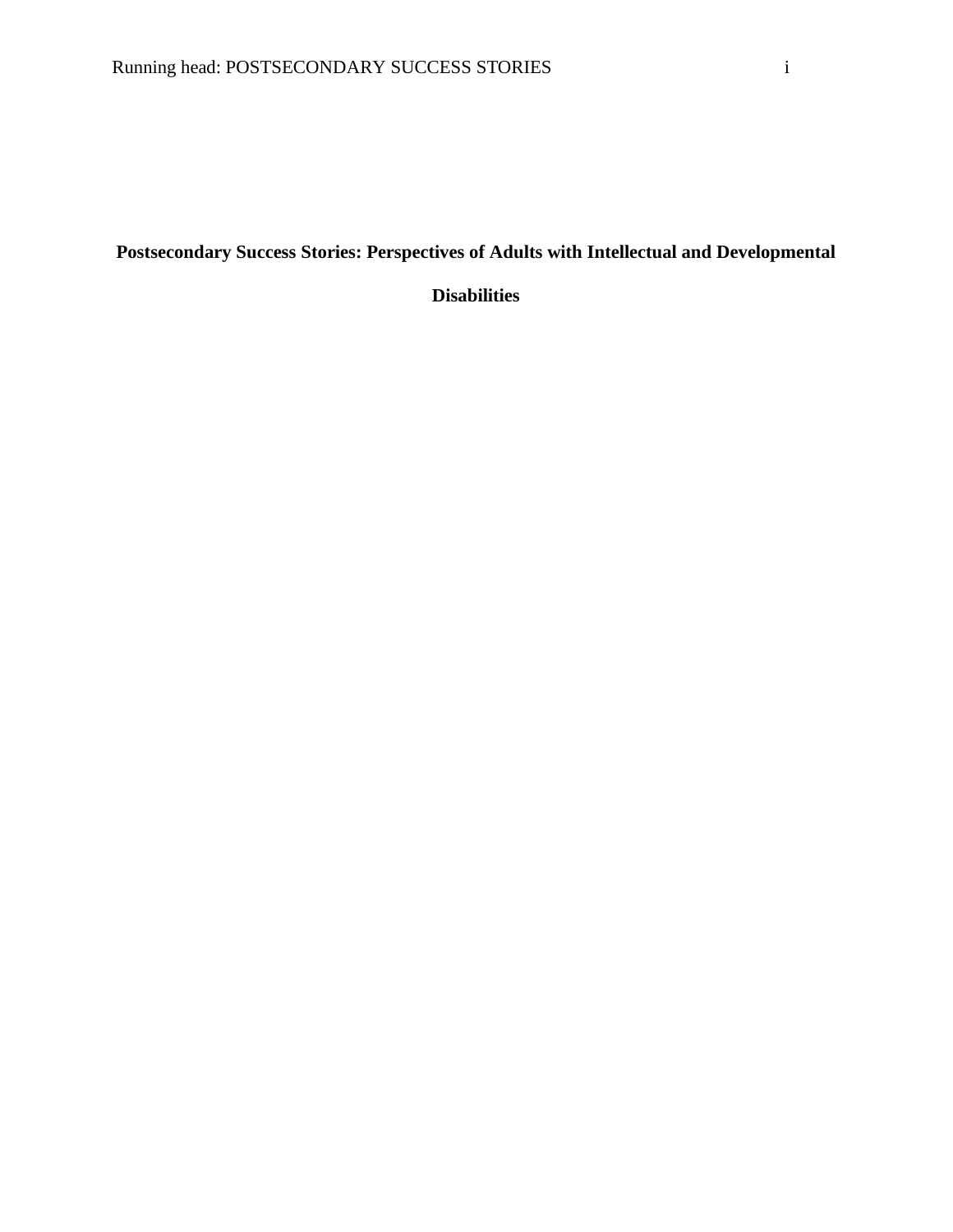# **Abstract**

The Individuals with Disabilities Education Act (IDEA) of 2004 highlights the need for special education and related personnel to prepare youth with disabilities for adulthood, particularly in the areas of postsecondary education, employment, and independent living. In accordance with this policy, our study used qualitative case reporting to examine the personal perspectives of three adults with IDD in the outcome domains outlined by the IDEA. Using positive psychology and self-determination theories we sought to better understand the diverse factors that contributed to the participants' "successes" in these areas. Results revealed a series of evidencebased predictors of success contributed to overcoming challenges to employment, postsecondary education, and independent living for participants. Implications for research, policy, and practice are discussed.

*Keywords:* intellectual and developmental disabilities; evidence-based predictors; postsecondary education; competitive, integrated employment; independent living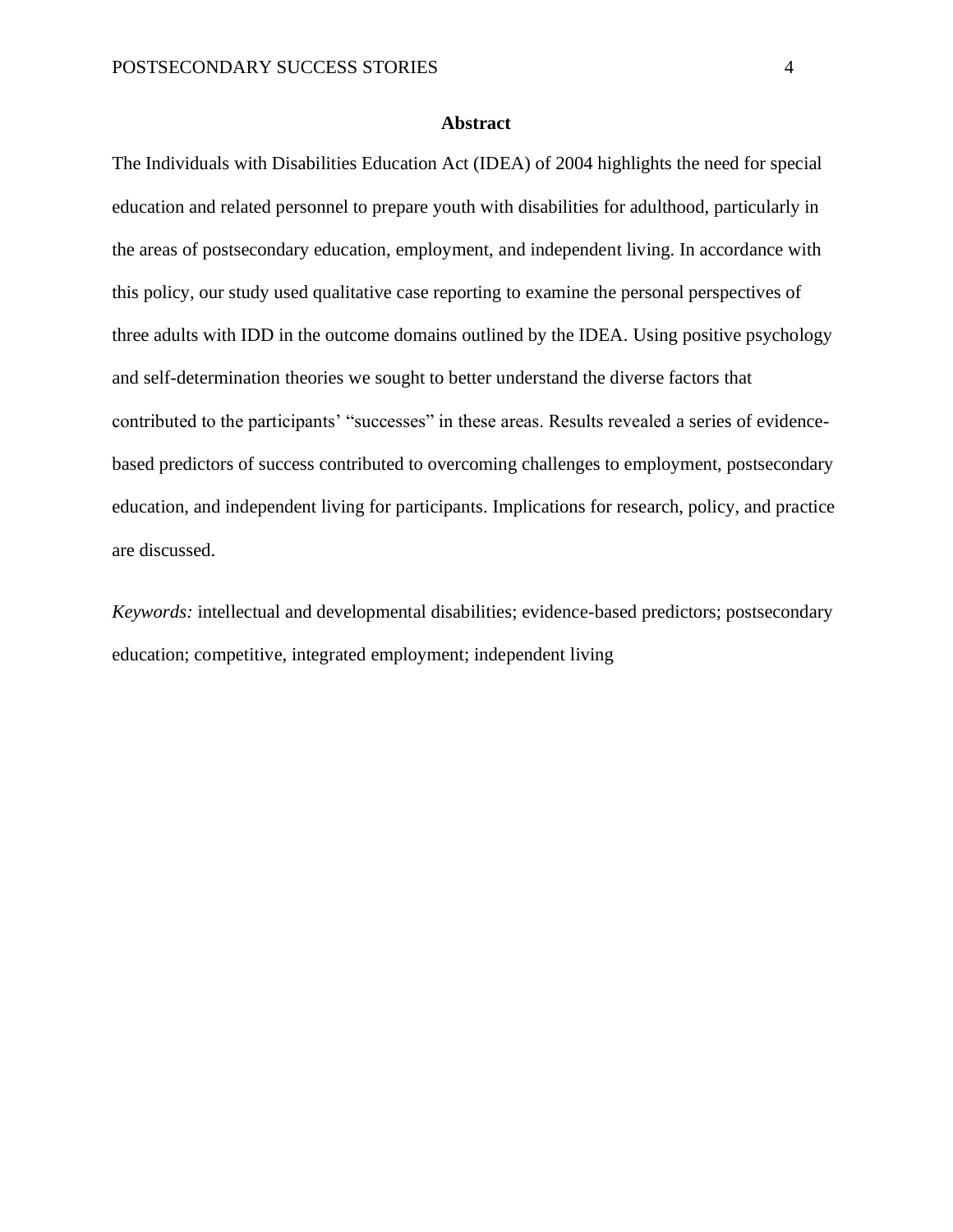# **Postsecondary Success Stories: Perspectives of Adults with Intellectual and Developmental Disabilities**

The quality of life (QOL) of people with intellectual and developmental disabilities (IDD) in community settings has increasingly become a priority topic area in education research, policy, and practice (Schippers et al., 2015). Researchers use QOL to largely address the relative adequacy of individual livelihoods in integrated environments (Schippers et al., 2015). Although regarded as both subjective and objective in its individual and societal interpretations (Halpern, 1993), recent literature indicates that QOL is "the achievement of certain developmental tasks" (Henninger & Taylor, 2014, p. 98) and considers QOL "the ultimate goal of a transition process" (Canha et al., 2016, p. 160). Successful transitions can occur throughout childhood and adolescence (e.g., from preschool to kindergarten, entrance into secondary education), and they largely prepare young adults for life in the postsecondary world (e.g., obtaining full-time employment, getting married; Henninger & Taylor, 2014).

Although the transition process presents opportunities for growth and independence, people with disabilities often encounter challenges that consequently hinder positive post-school outcomes and lower individual QOL. For example, only 35.9% of 18- 64-year old adults with disabilities (not living in institutions) were employed in 2017, compared to 76.8% of those without disabilities (Lauer & Houtenville, 2018). In terms of education, only 10.3% of people with disabilities held 4-year college degrees, which is less than half the rate of the general population (21.4%). Finally, poverty rates for adults with disabilities (26.7%) were more than double that of the general population (11.6%).

Unfortunately, these statistics are even more grim for adults with IDD, who experience some of the poorest post-school outcomes compared to those identified with other disabilities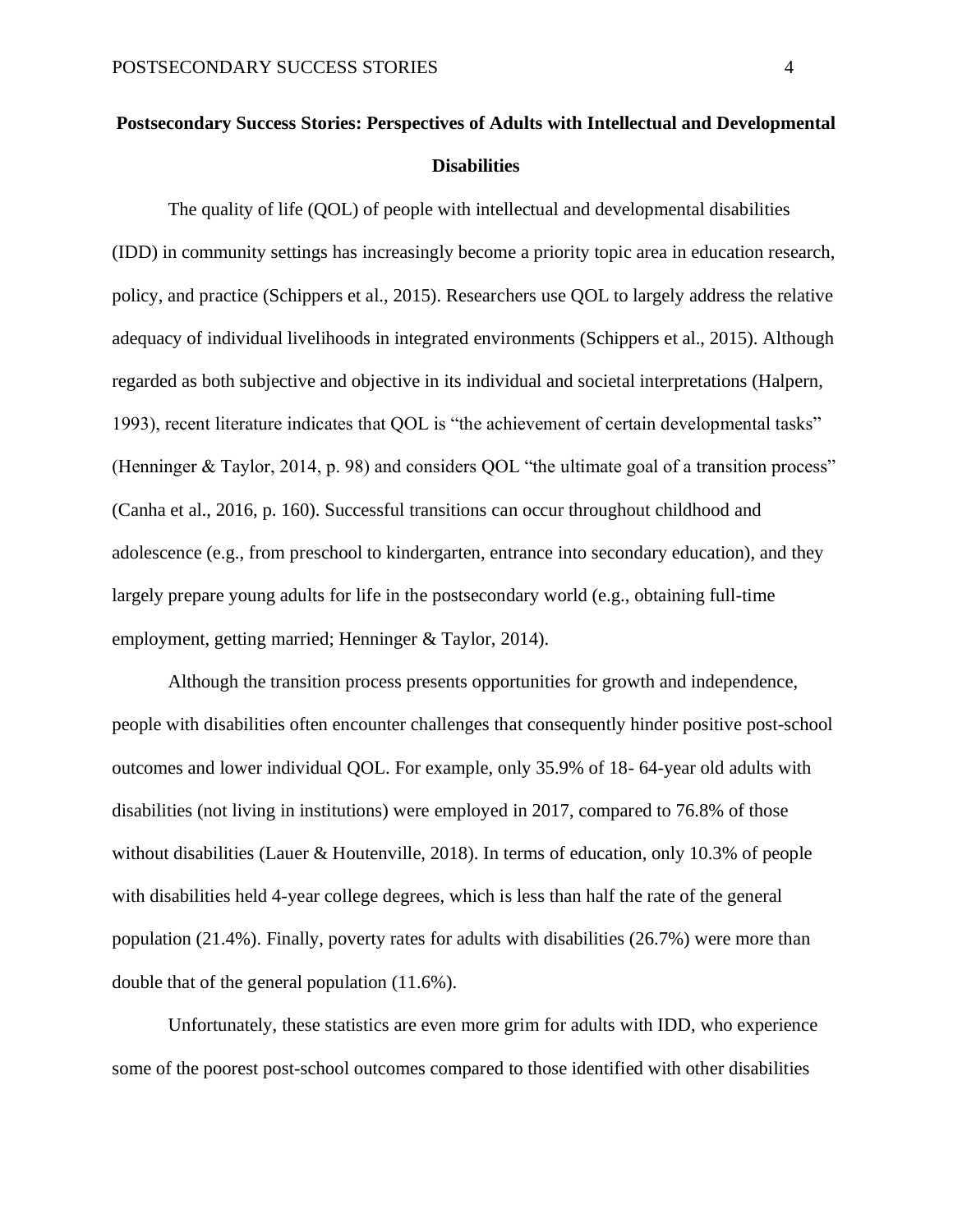and those without disabilities (Thoma et al., 2011; Wagner et al., 2005). Improvements to these outcome domains are critical for enhanced QOL, especially with technological and medical advancements increasing life expectancies of the IDD population and a deinstitutionalization movement continuously striving for home and community-based services to greater support aging family members/parents (Brown, 2017).

Federal policy in the United States aimed to address the overwhelmingly negative outcomes experienced in the areas of employment, postsecondary education, and independent living by mandating special education supports/services to assist transition-aged youth with disabilities in achieving their post-school goals (i.e., Individuals with Disabilities Education Act [IDEA], 2004) and prohibiting discrimination in employment, state and local government, public accommodations, commercial facilities, transportation, and telecommunication (i.e., Americans with Disabilities Act [ADA], 1991). In alignment with federal policy, recent literature conceptualizes these transition domains (employment, postsecondary education, and independent living) as outcome areas for post-school success (Mazzotti et al., 2016; Test et al., 2009). For the purpose of this study, we defined "postsecondary success" as the attainment of education, employment, and/or independent living, which are activities listed under the IDEA Part B, Indicator 14, as desired results of transition services. We used the IDEA Part B, Indicator 14 definition of higher education, which refers to being enrolled full- or part-time in community college (2-year program) or college/university (4-or more year program) and completing 1 term. Employment refers to competitive integrated employment in which the person is appropriately compensated for their work at a rate that is comparable to the rate which employees without disabilities would receive for the same work, or corresponding with the local minimum wage laws. Since independent living is not directly defined by the IDEA, we referenced the National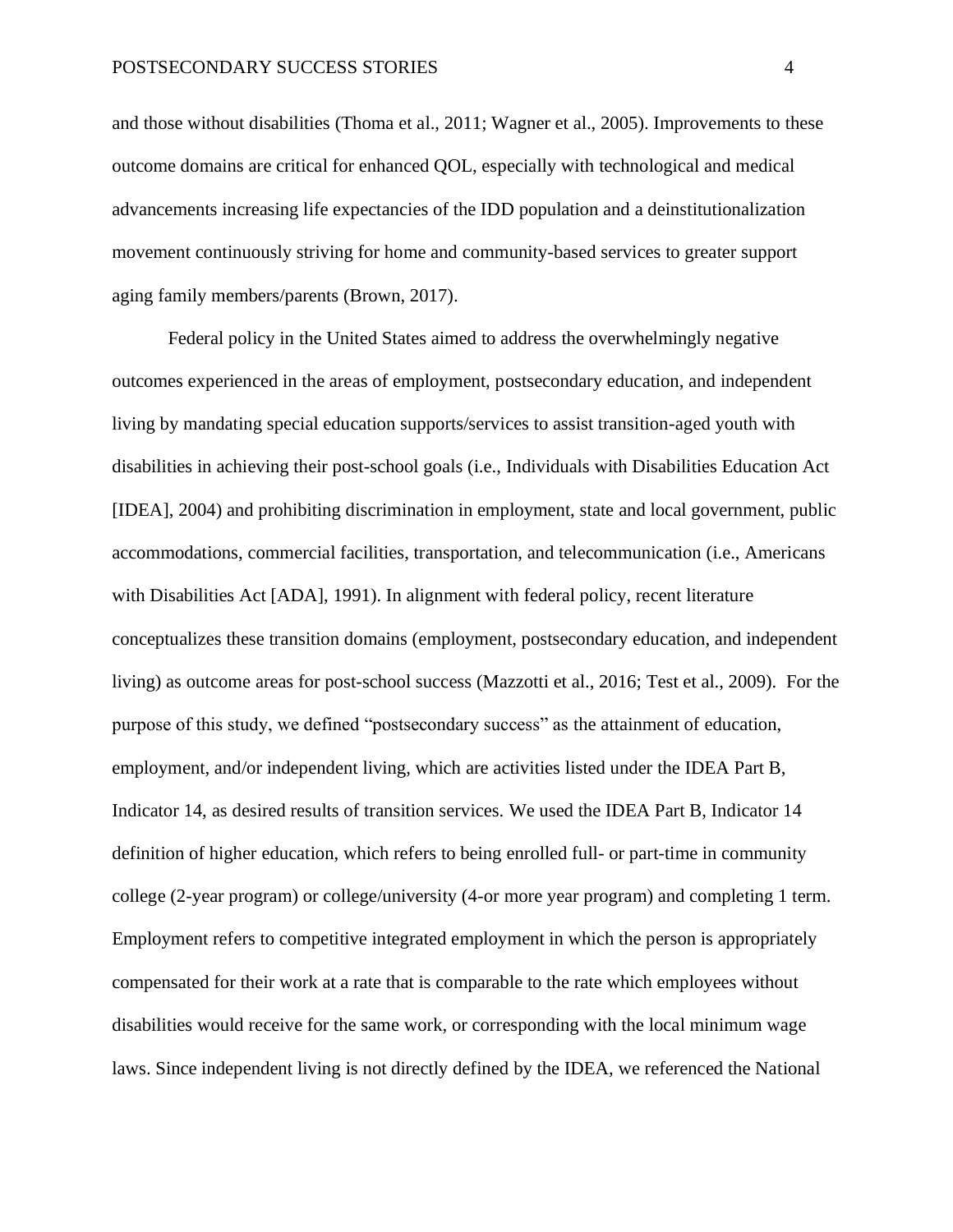Council on Independent Living (2020) and defined independent living as when a person is in charge of the management of their own day-to-day life, including the decision of "how to live, work, and take part in their community" (para. 11) and actively resides in a location that is away from a primary caregiver.

Correlational research identifies 20 evidence-based predictors of post-school success during secondary education, including career awareness, community experiences, exit exam requirements/high school diploma status, inclusion in general education, interagency collaboration, occupational courses, paid employment/work experience, parental involvement, program of study, self-advocacy/self-determination, self-care/independent living skills, social skills, student support, transition program, vocational education, and work study (Test et al., 2009), as well as parent expectations, youth autonomy/decision-making, goal setting, and travel skills (Mazzotti et al., 2016).

#### **Theoretical Framework**

Our research uses positive psychology and self-determination theories to examine specific postsecondary outcomes for people with IDD (e.g., Shogren et al., 2015). Positive psychology is a strength-based approach to understanding human experiences and development (Seligman & Csikszentmihalyi, 2014). The emphasis of positive psychology lay on the subjective experiences and positive individual traits of the individual that contribute to QOL. In contrast, literature presented a historically deficit view of adults with IDD until more recent decades, where scholarship and research in alternative perspectives has increasingly focused more on the strengths and capabilities of people with IDD (Shogren et al., 2006). Notably, disability and psychology fields shifted focus from deficit-based to strength-based approaches.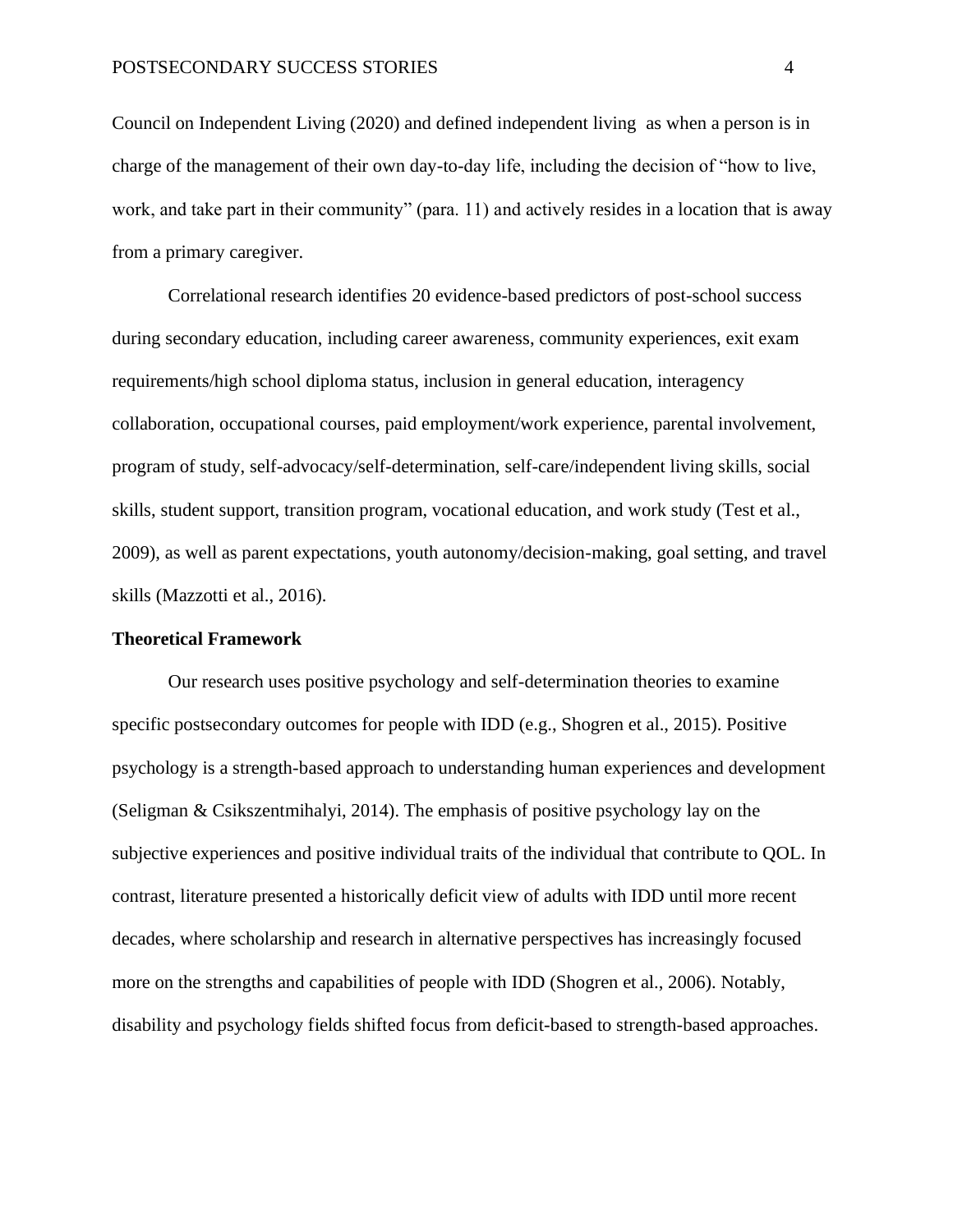Specifically, positive psychology is a large and growing framework used in education comprising many constructs, such as interpersonal relationships, QOL, and self-determination.

Self-determination theory (Shogren et al., 2017) falls within the paradigm of positive psychology and has also been heavily discussed in parallel within the disability field, as noted previously. The self-determination movement advocated for the empowerment of people with disabilities so they may direct their own lives and make their own decisions. Positive psychology and self-determination are both frameworks that shift focus from deficits and challenges to enhancing the experience of the person by prioritizing people's strengths and capacities. Both theories propose that everyone is capable of making decisions, having preferences, developing skills, and setting goals, as long as they receive support and opportunities to do so, if needed (Shogren et al., 2006).

Relevant research also used positive psychology and self-determination theories to examine their impact on and association with specific postsecondary outcomes for people with IDD. For example, research found that students' self-determination positively predicted their community access and employment outcomes one year following graduation (Shogren et al., 2015). Therefore, students with higher self-determination were more likely to have employment one year after they left high school. Additionally, adults who participated in an employmentfocused self-determination intervention (when seeking employment) reported enhanced abilities to identify their knowledge and strengths (Timmons et al., 2011). Notably, all participants experienced positive job outcomes when utilizing the tools from the intervention including gaining employment and requesting more hours at work.

Related, recent research investigated the perspectives on independent living of individuals with IDD, their parents, and educators (Ioanna, 2020). The researcher determined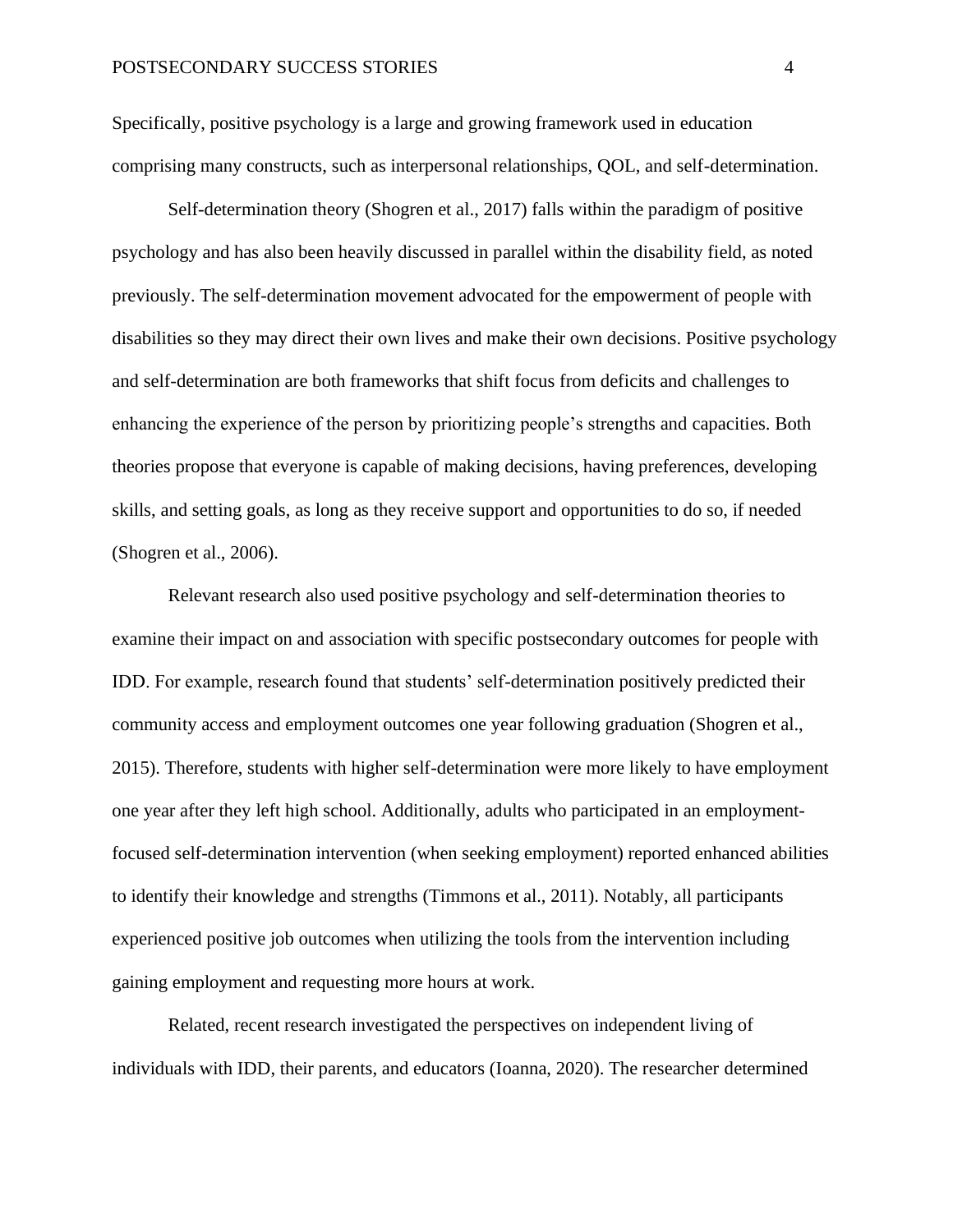that supporting self-determination in people with IDD is critical for independent living. People with IDD also claim that self-determination is important to their success in postsecondary education (Ju et al., 2017). A systematic literature review revealed several areas of selfdetermination associated with postsecondary school successes, including self-advocacy, selfawareness, problem solving, and goal setting and attainment (Ju et al., 2017). Therefore, in accordance with previous strength-based research, we used positive psychology and selfdetermination theories as frameworks to develop our research hypotheses, guide participant interactions, and analyze findings.

#### **Purpose**

The purpose of our study was to explore the experiences of adults with IDD who have obtained positive post-school successes in the areas of employment, postsecondary education, and/or independent living. Using a combination of positive psychology and self-determination theories, we addressed the following research questions:

(1) To what extent did participants experience evidence-based predictors of post-school success during their secondary education?

(2) How did participants' secondary experiences lead them to obtain employment, postsecondary education and/or independent living?

(3) What factors are perceived to contribute to improved quality of life according to participants?

# **Method**

#### **Participants**

We interviewed three participants, each serving as a case for one of the following outcome areas: (a) postsecondary education; (b) competitive, integrated employment; and (c)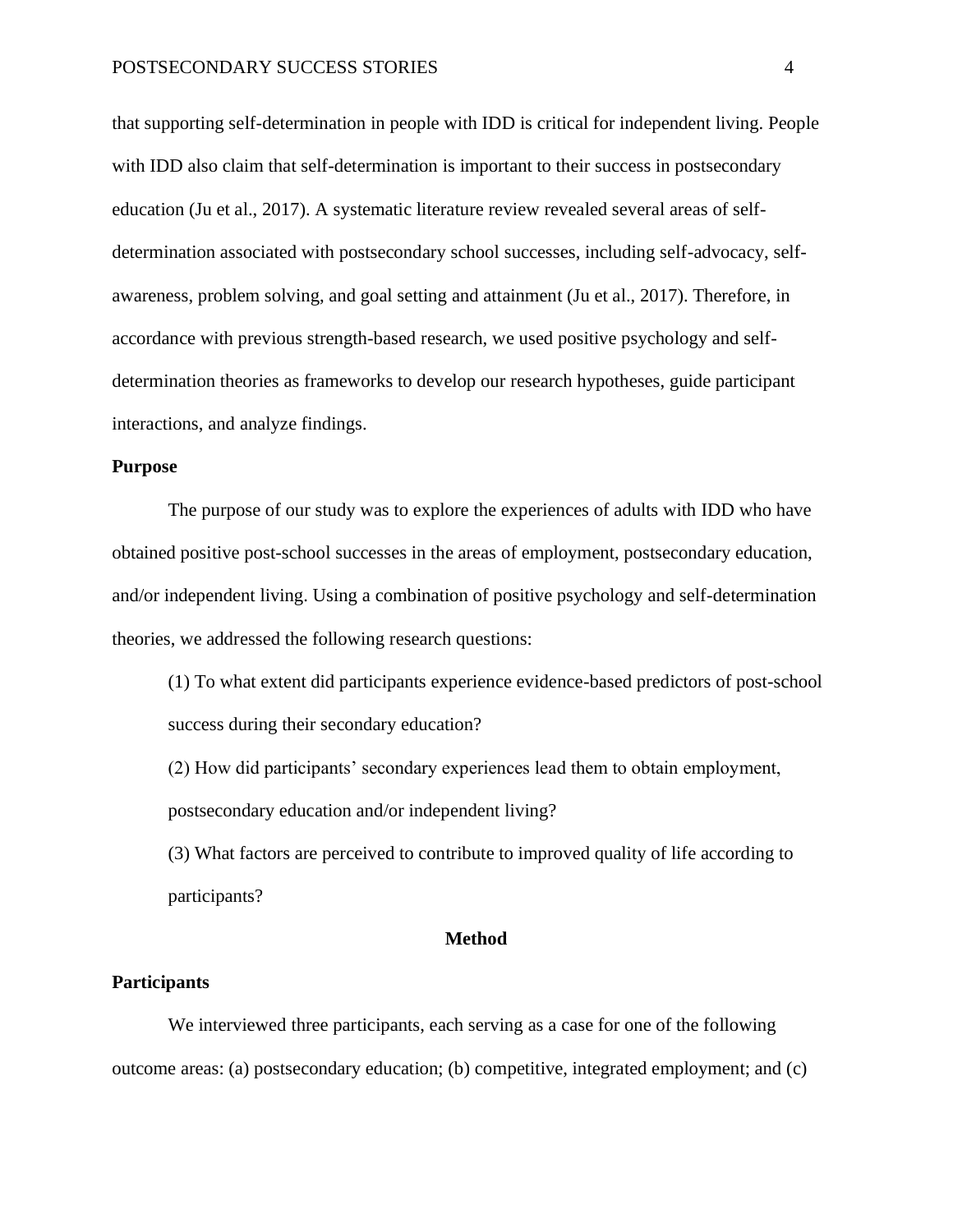independent living. Thus, we implemented a case report of three participants with three separate postsecondary experiences. A case report describes a novel practice or occurrence without the implementation of a scientific method-driven intervention (Jansen, 1999). Often, case reports are used to describe unique medical practices and/or patients; however, we described the experiences of people with IDD in specific postsecondary situations. Since no previous research investigated this phenomenon, a case report of individual experiences is helpful to introduce the situation to the literature so that researchers and practitioners may build off the findings for future research and practice. We designed the current investigation as a pilot study for future research using a larger number of participants.

We also utilized a purposeful sampling method to recruit participants that met certain criteria (Patton, 2002) after obtaining institutional review board (IRB) approval. Eligibility criteria included that participants must have been (a) at least 18 years of age, (b) have an intellectual and/or developmental disability, and (c) have participated in at least one of the following outcome areas: independent living; competitive, integrated employment; and/or postsecondary education. Thus, our participants fall in the minority compared to the overall population of adults with IDD, because historically this population experiences poorer postschool outcomes compared to those with and without disabilities (Lauer & Houtenville, 2018).

Multiple of our participants also experienced more than one outcome area (e.g., two participants were competitively employed and all three participated in postsecondary education), in spite of our wide-spread recruitment efforts. However, participants were not excluded for experiencing success in multiple areas because it would not be realistic nor practical to assume participants only experienced one outcome area. For example, participation in postsecondary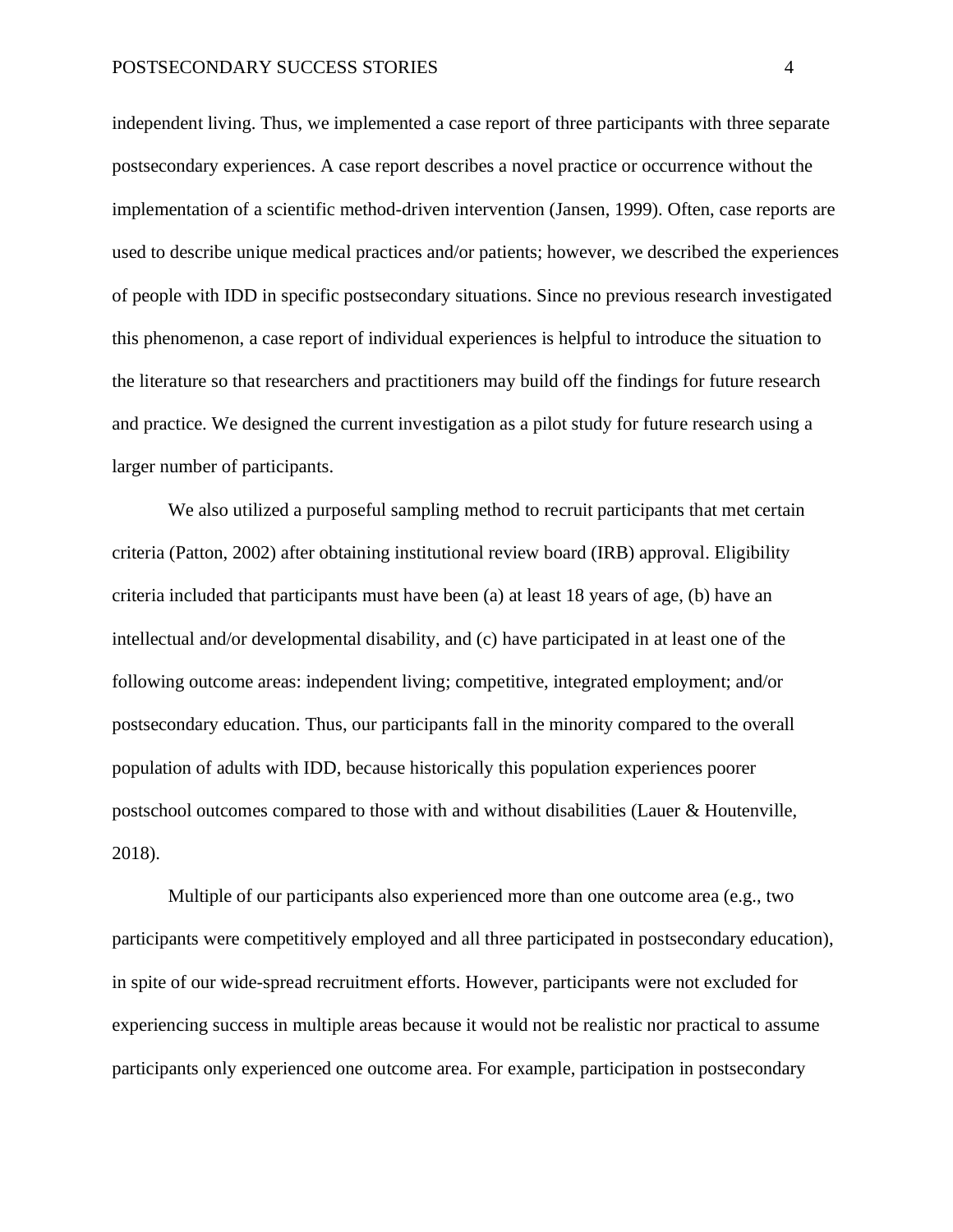# POSTSECONDARY SUCCESS STORIES 4

education reduces unemployment and increases wages for workers (Vig, et al., 2016), and impacts employment outcomes for people with IDD (Grigal et al., 2019). Therefore, we exclusively focused on one outcome area for each participant, and the different factors which contributed to that outcome area, although multiple outcome areas may have been experienced. Due to the exploratory nature of the study and limited number of people in the population that meet the study criteria, we deemed the sample size of three to be sufficient.

Recruitment occurred via email and with fliers sent to employees in various institutions (e.g., inclusive higher education programs, disability organizations, centers) that offer services and supports to people with IDD. The institutions notified their members about our research study. Potential participants, or the parents/caregivers of potential participants, contacted the second author about their interest and eligibility for the study. The second author determined participant eligibility, and, if the participant was eligible, she connected the participant with the first author for review of informed consent and to schedule the interview.

Table 1 illustrates participant demographic information. It is important to note that due to the significance of Kathleen's disability, Kathleen's mother asked to be present during the interview to help communicate her daughter's responses to the interview questions (e.g., provide context to her answers). We confirmed this accommodation with the IRB prior to conducting the interview, also confirming the mother's understanding that she was not a participant in this study, and rather, she could only interpret Kathleen's responses on an as needed basis. Kathleen's second accommodation included receiving a copy of the interview questions before the interview because she required extended time to process and respond to questions. As explained by Kathleen's mother, Kathleen also experiences difficulty with abstract thinking and drawing conclusions. Thus, any follow-up questions (not provided beforehand) asked during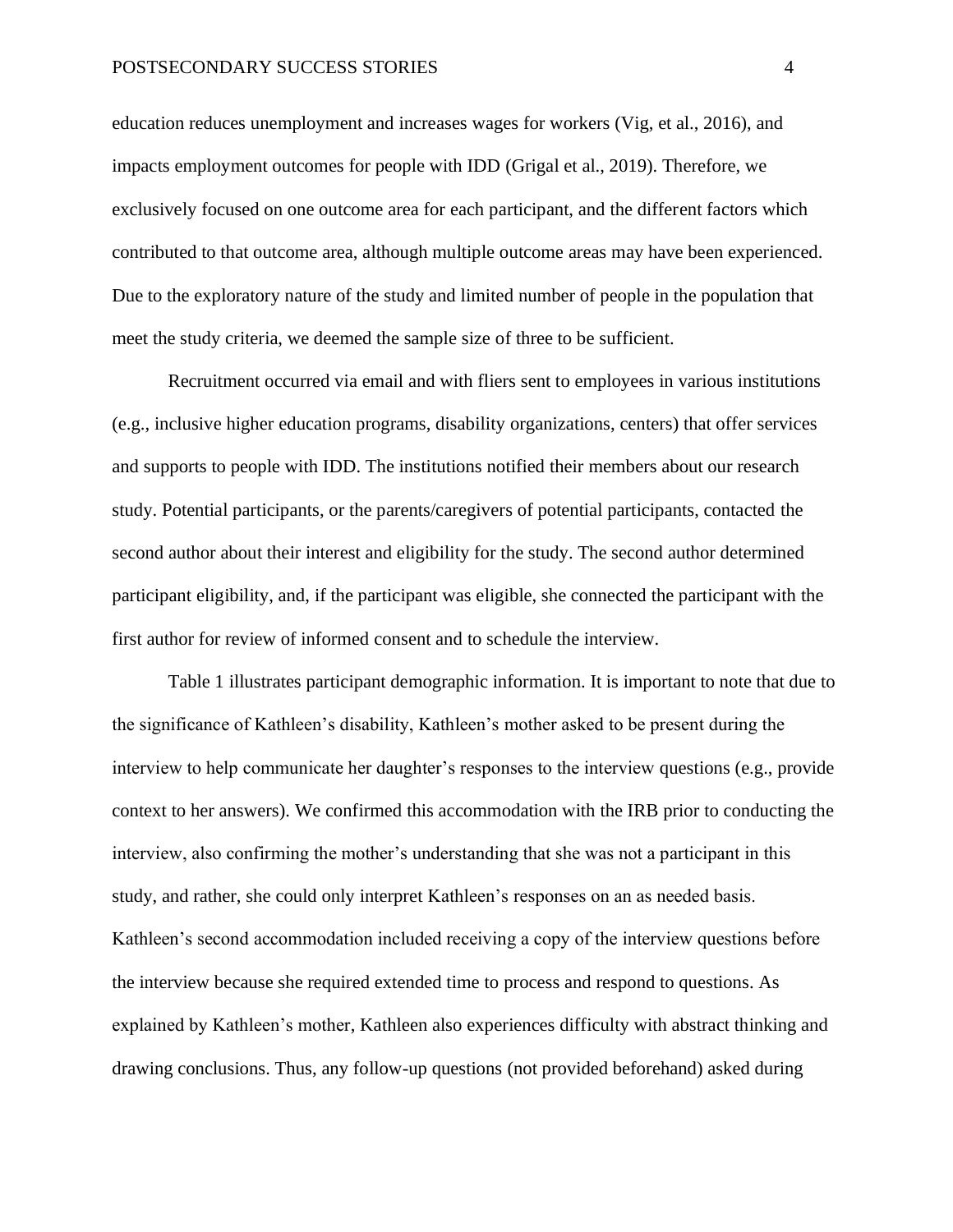Kathleen's interview were modified from "how" and "why" type-questions to asking Kathleen to provide examples of the experiences she reported or feelings she expressed.

[Insert Table 1]

# **Interview Protocol**

The first author conducted the interviews online using Zoom video conferencing platform. Participants received a \$25 gift card as compensation for their participation. Interviews lasted approximately one hour. During each interview, the first author collected demographic information and asked participants to describe their postsecondary education situation (e.g. higher education, employment, living situation). The preceding questions focused on their secondary and postsecondary experiences in one of the three aforementioned areas (i..e., the domains outlined by the IDEA, 2004). Correlational research identifies several evidence-based predictors of these domains (Test et al., 2009; Mazzotti et al., 2016); therefore, we created a separate set of interview questions for each participant that corresponded with the evidencebased predictors of their postsecondary education situation. Thus, the participants were only assessed for the predictors associated with their experienced outcome area based on previous evidence found in correlational research.

#### **Credibility Measures**

We took several steps to substantiate the credibility and validity of the study (Brantlinger et al., 2005). First, we understand that a researcher's identity and experiences contribute to the way they view and analyze qualitative data (Trainor & Graue, 2014), and we hold unique identities that influenced the theoretical framework and therefore the analysis of the data. Thus, we assessed our positionality and reflexivity in order to practice methodological and interpretive transparency. The first author specializes in supporting young adults with neurodevelopmental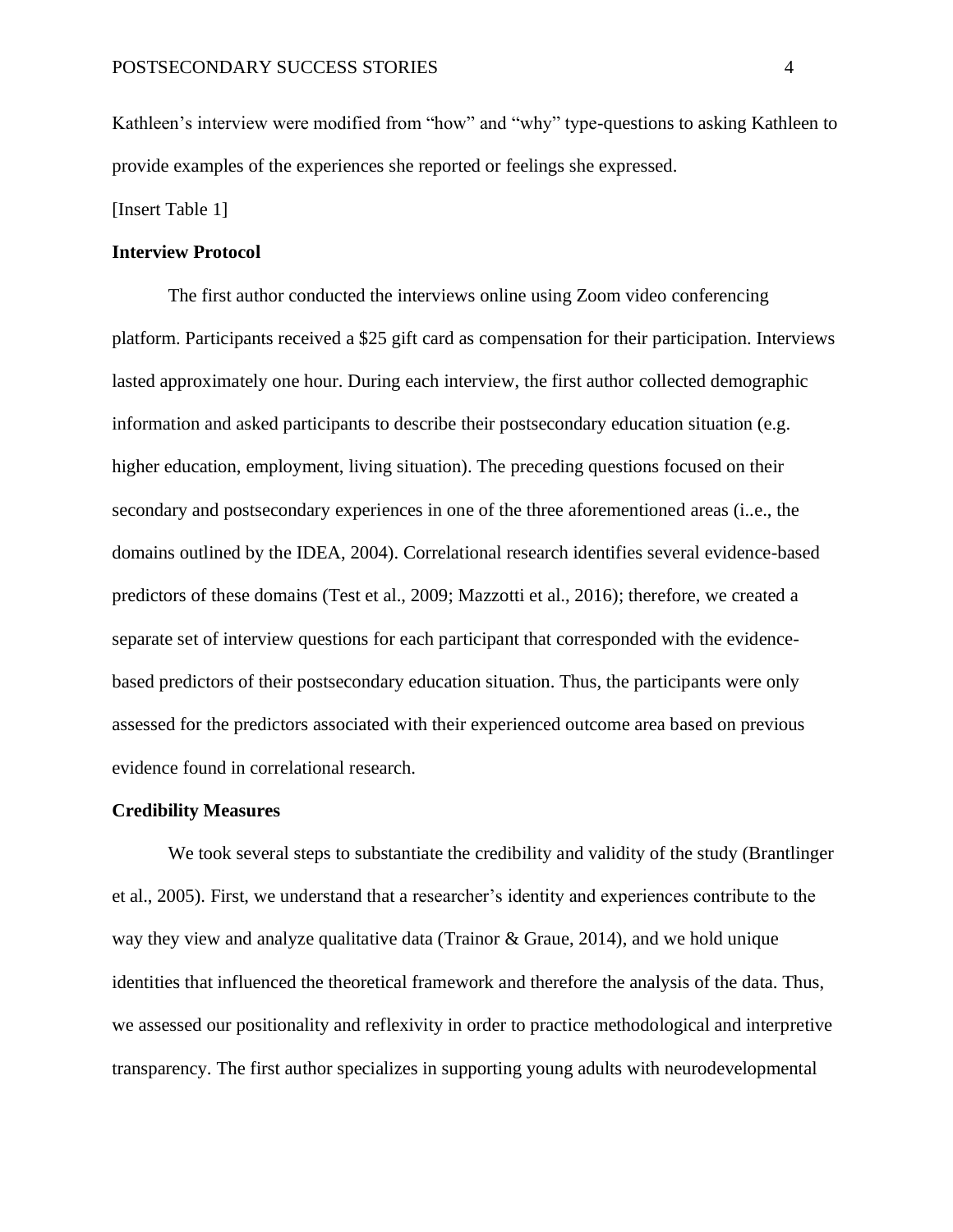disabilities during the postsecondary transition process and in emerging adulthood, and the second author has experience as a mental health counselor, working with people and families of children with neurodevelopmental disabilities. Our positionality were influential to the study, as they take a person-centered, strength-based approach in their research and practices, which aligns with components of positive psychology (Seligman & Csikszentmihalyi, 2014). Therefore, the study's utilization of positive psychology as a theoretical framework is a result of our background and experience, chosen by each of us intentionally in order to facilitate an interdisciplinary analysis of successful postsecondary outcomes. Due to the second author's background as a mental health professional, this author had to reflexively assess their interpretation of data to ensure that they did not hyper focus on the mental health of the participants, which, albeit important, was not part of the scope of the present study.

We also conducted member checks with participants as another measure of validity (Trainor & Graue, 2014). Finally, we created a non-academic write-up of the primary findings of the study in the format of a newspaper article and sent each of our participants the article for feedback and approval; all three participants responded and approved the content and themes of the write-up without changes.

#### **Data Analysis**

We transcribed interviews with all potential identifiers (e.g., names of people, places, and programs) removed. We coded data using ATLAS.ti independently. To answer research question one, we used theory driven codes for the presence of evidence-based predictors (EBPs; as outlined by Test et al., 2009) independently and compared results of all three transcripts to determine inter-rater reliability. Initial inter-rater reliability was 92.3% agreement and resulted in a final 100% agreement following discussion among researchers on EBPs. For research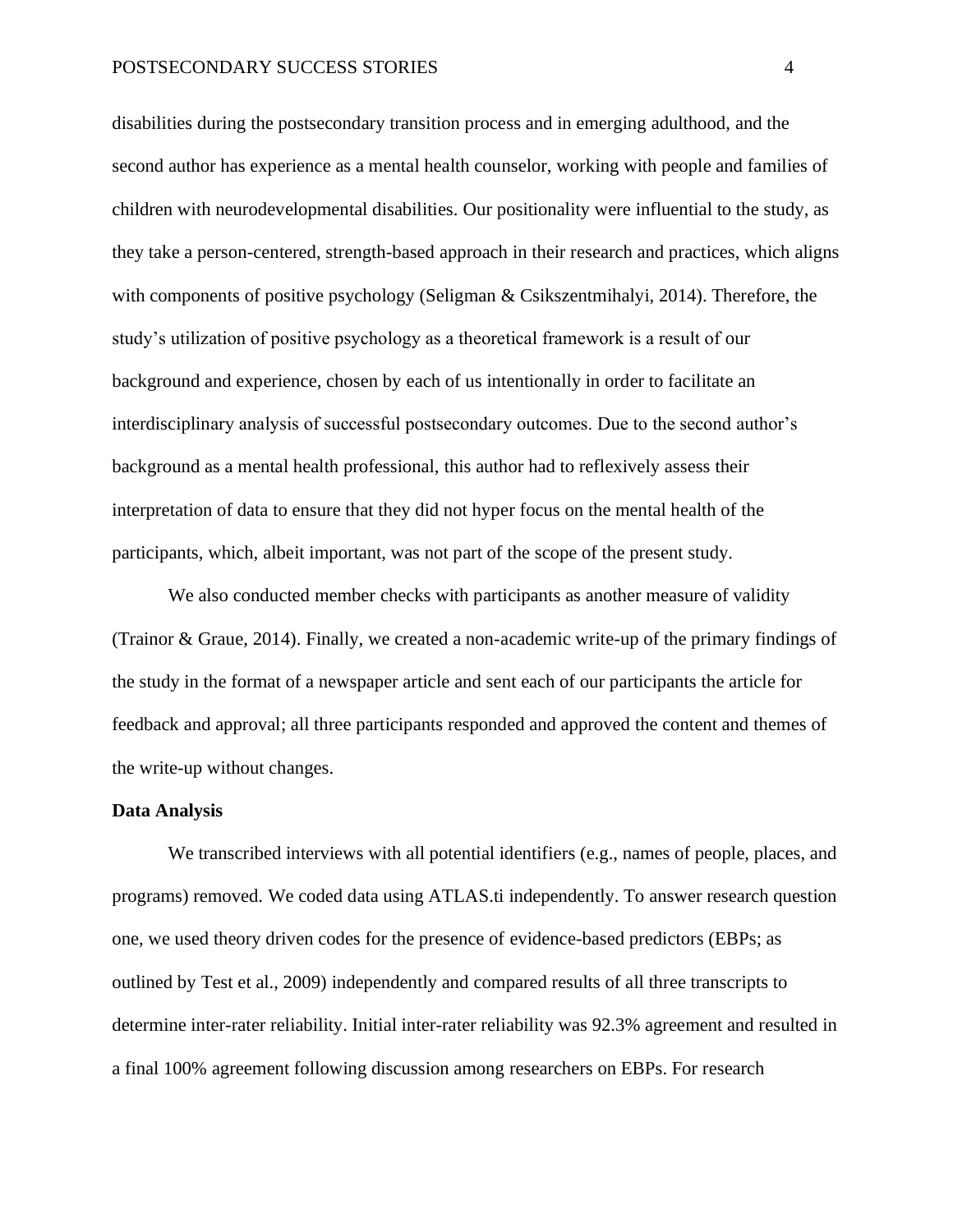questions two and three, we used open coding for a theoretical thematic analysis and followed Braun and Clarke's (2008) six-phase framework. We read the transcripts (step one) and identified initial codes (step two) independently and then met after coding each transcript was completed to discuss codes and themes (step three). We met again once they coded all three transcripts to complete step four, during which we reviewed themes and used cross-case analysis to compare the data from the participants, looking for similar or differing results (Onwuegbuzie & Leech, 2006). We then refined and defined the themes (step five) and co-wrote the results section using the finalized themes (step six; Braun & Clarke, 2008). Final themes across all three research questions included: (a) Evidence-Based Predictors, (b) Ability Over Disability, (c) "You can't do it:" Challenges Faced, (d) Self-Advocacy, (e) Benefits of Postsecondary Education, and (f) More Alike Than Different.

#### **Results**

Our participants shared their thoughts and experiences regarding the different factors they perceived to have contributed to their successes after high school. Although all three adults with IDD have starkly different life experiences, several recurring themes arose throughout the interviews. These themes are discussed below and are organized according to the research questions.

## **Themed Section of Findings –RQ1**

Our first research question inquired whether our participants experienced EBPs of postschool success in the outcome areas of employment, postsecondary education, and independent living during their secondary education. As previously discussed there are 20 total EBPs associated with positive employment outcomes, 14 associated with positive outcomes in postsecondary education, and five associated with positive outcomes for independent living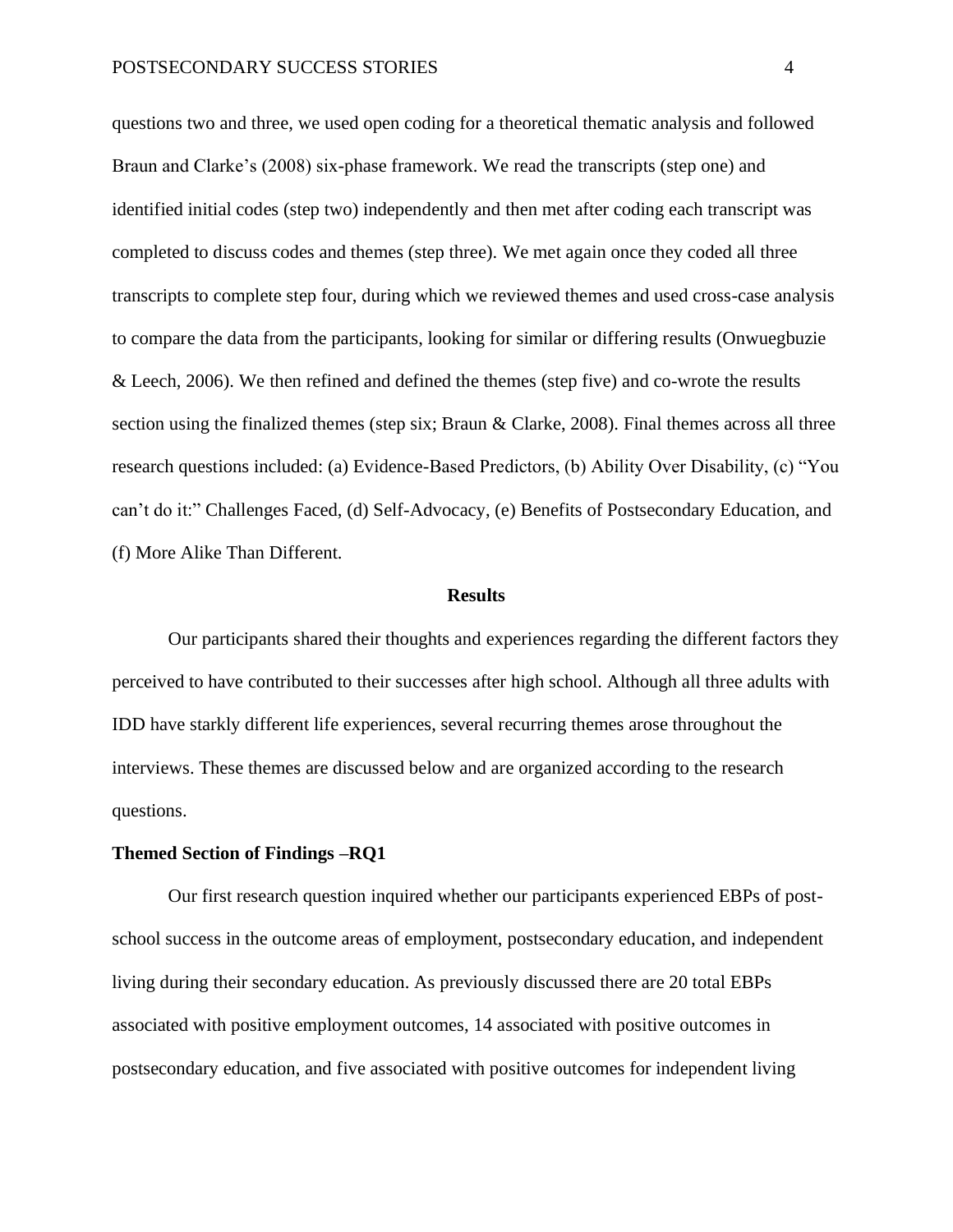(Mazzotti et al., 2013; Test et al., 2009).

Figure 1 illustrates whether participants expressed they experienced EBPs for their success area. Marked x's indicate that the participant experienced a predictor for their success area, whereas marked -'s indicate that the participant did not experience that predictor. The boxes are shaded if the EBP in the row is not an EBP for their success area. Participants were not evaluated for whether they experienced predictors for other success areas aside for the area targeted in their individual interviews.

#### [Insert Figure 1]

#### *Employment*

Kathleen answered questions on the factors she believed contributed to her post-school success in the area of employment. Currently, Kathleen is employed in two different part-time positions, at a child development center and a restaurant. As shown in Figure 1, Kathleen reported experiencing 14 of the 20 predictors for employment, with "probably the most helpful for [her to] prepare for employment was being included in general education classes and activities." Although, the amount of inclusion Kathleen experienced during her high school career was limited to electives before she moved to a new area and attended a different school.

#### *Postsecondary Education*

Kyle answered questions on the factors he believed contributed to his post-school success in the area of postsecondary education. Kyle is a recent graduate of an inclusive higher education program for college students with IDD. This program provided Kyle with inclusive classroom experiences with peers without disabilities and employment internships that best aligned with his preferences and interests.

The literature identifies 14 EBPs to positively impact outcomes in postsecondary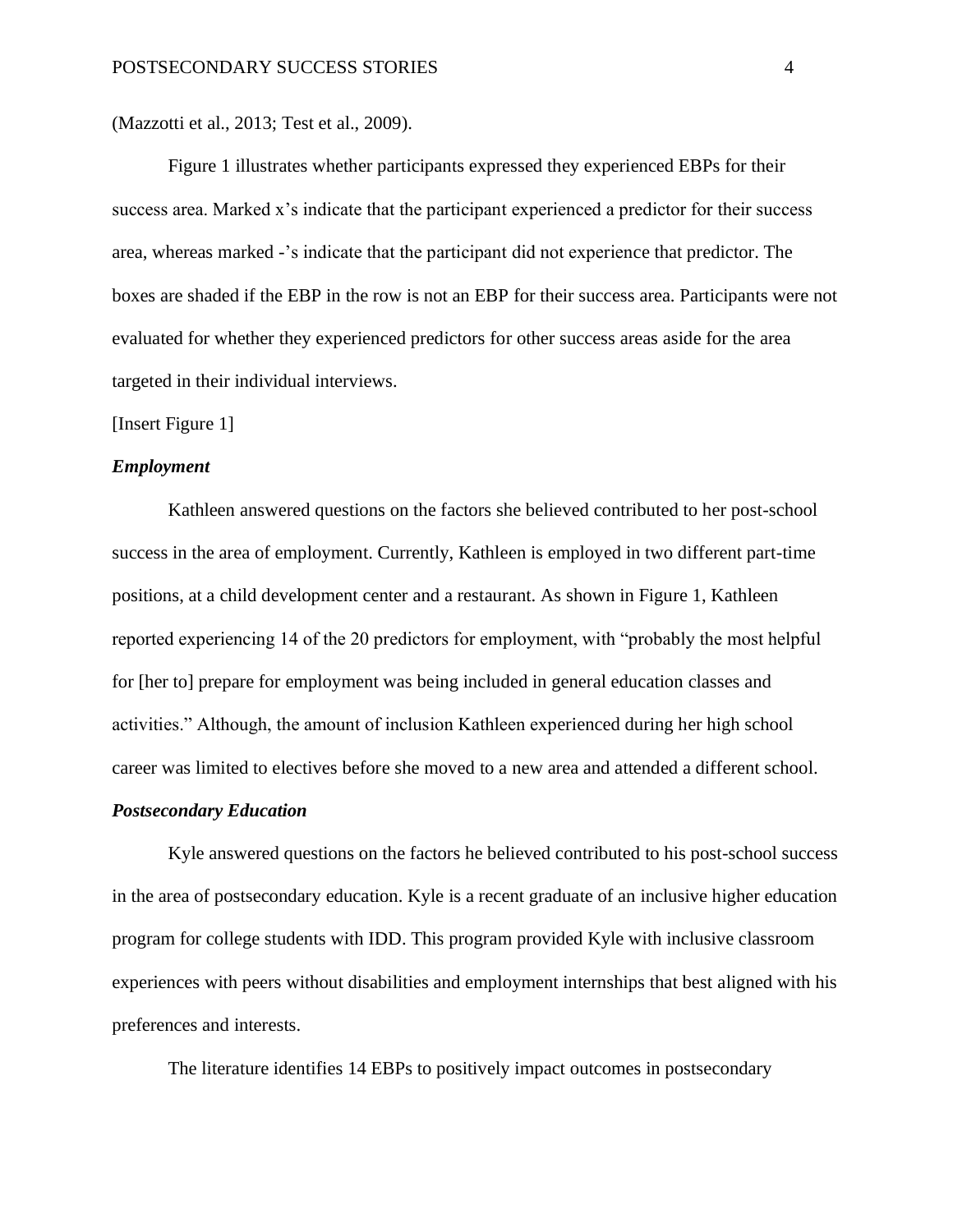education (Mazzotti et al., 2013; Test et al., 2009); however, Kyle expressed experiencing only five EBPs during his secondary education. In spite of Kyle's expressed belief that his high school experiences largely did not prepare him for college, it is possible that the quality of his experienced predictors outweighed the limited quantity of those he experienced.

# *Independent Living*

Finally, Ashley shared her perspective on which factors contributed to her post-school success in the area of independent living. Recently, Ashley moved into her own apartment, after formerly living with her grandmother throughout high school and college. Although Ashley reported experiencing four out of the five EBPs for independent living in high school, Ashley stated that her secondary educators "didn't really prepare" her for living on her own. Instead, she learned more about the skills needed to live independently during postsecondary education-- "In high school, um, we didn't like, I felt like they didn't like, kind of, prepare me for like living on my own. And, and it's like, it just hit me when I finally started going to college."

# **Themed Section of Findings –RQ2**

In response to the second research question, we aimed to understand how our participants' secondary experiences lead them to obtain employment, postsecondary education and/or independent living. Two themes emerged from our interviews in response to this research question: "Ability Over Disability" and "You Can't Do It: Challenges Faced."

# *Ability Over Disability*

All three participants expressed the need for others to recognize and value their abilities, rather than focus on their disabilities. For example, Ashley explained "even though I graduated [from college] with a certificate, I still applied myself in class--I was actually doing real courses… Even though I had an education coach to help me, I was real independent." While she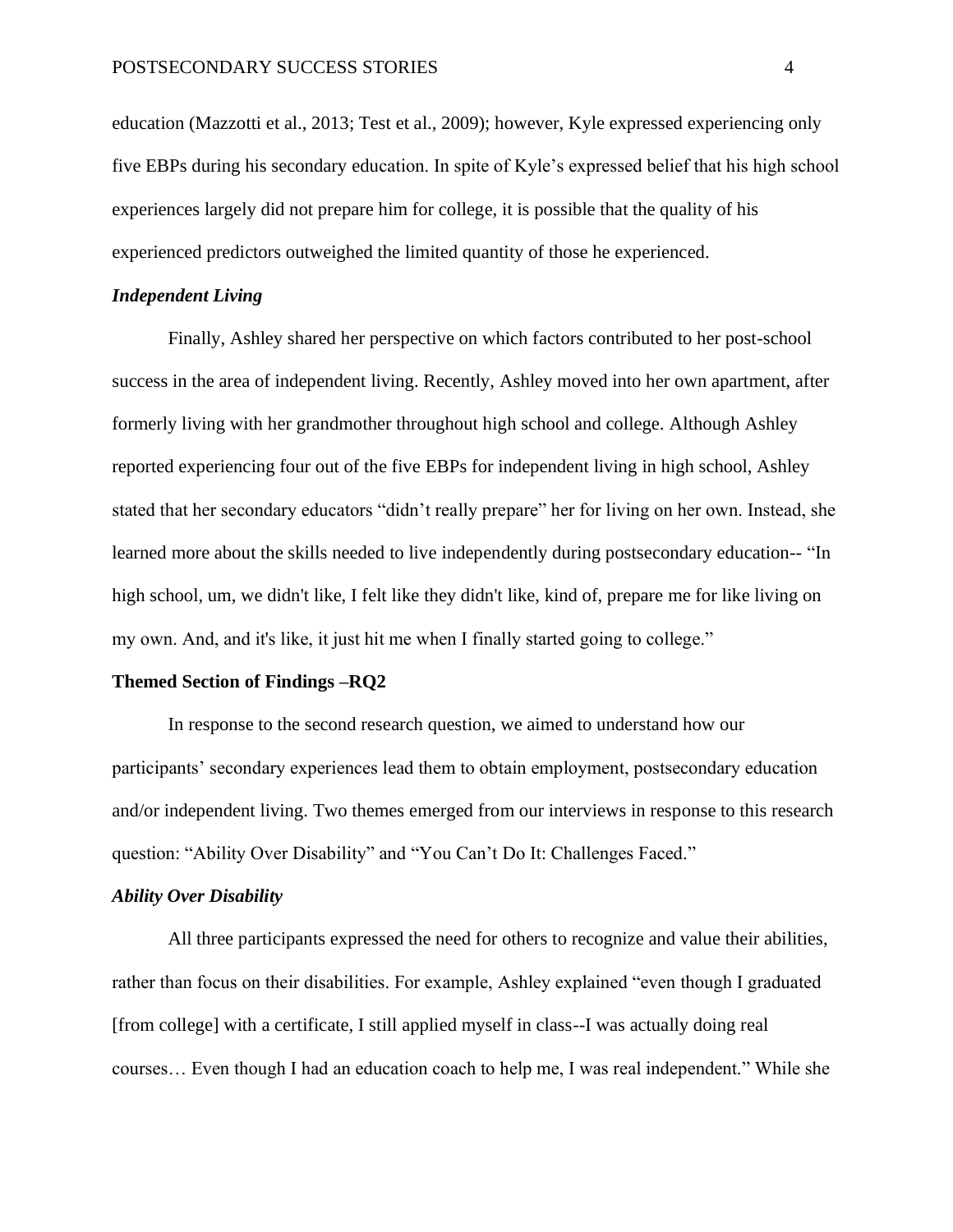recognized some differences between her college experience and that of her peers without disabilities, Ashley focused on what she accomplished, which included going to college and being independent. Similarly, Kyle also expressed wanting others to see him as a person with strengths and abilities first. However, he took a step further and shared his vision for all people with disabilities and for how society views the disability community at large--"I want more people with disabilities to know... they do have abilities… Of course being realistic is important, but there's also a focus on what people can contribute, not just what they can't." Overall, the participants' narratives emphasized people's abilities over their disabilities, with external structural and societal challenges creating the largest barriers to their post-school success, as described below.

# *"You can't do it:" Challenges Faced*

The participants reported several challenges to reaching their postsecondary goals, including negative perceptions about their abilities, a lack of information or resources, and limitations set on their educational endeavors (i.e., taking certain classes, participating in standardized tests). For Kyle, the limited information available on options for postsecondary education was one of the major challenges he experienced in initially seeking this desired outcome area after high school. When he graduated from high school, he sought out a local option: "originally, I was in a compensatory ed program at [a community college], for some people [it] worked, but there wasn't a whole lot of life or like value for me there." Following a surgery that resulted in extended recovery time, Kyle was able to share more with his mother about his dreams to attend college. He explained: "I knew that I wanted a true college experience and not to go back to compensatory ed., so [my mom] was trying to look into, like, more options for me at the time." It was through her efforts then that she found a university with a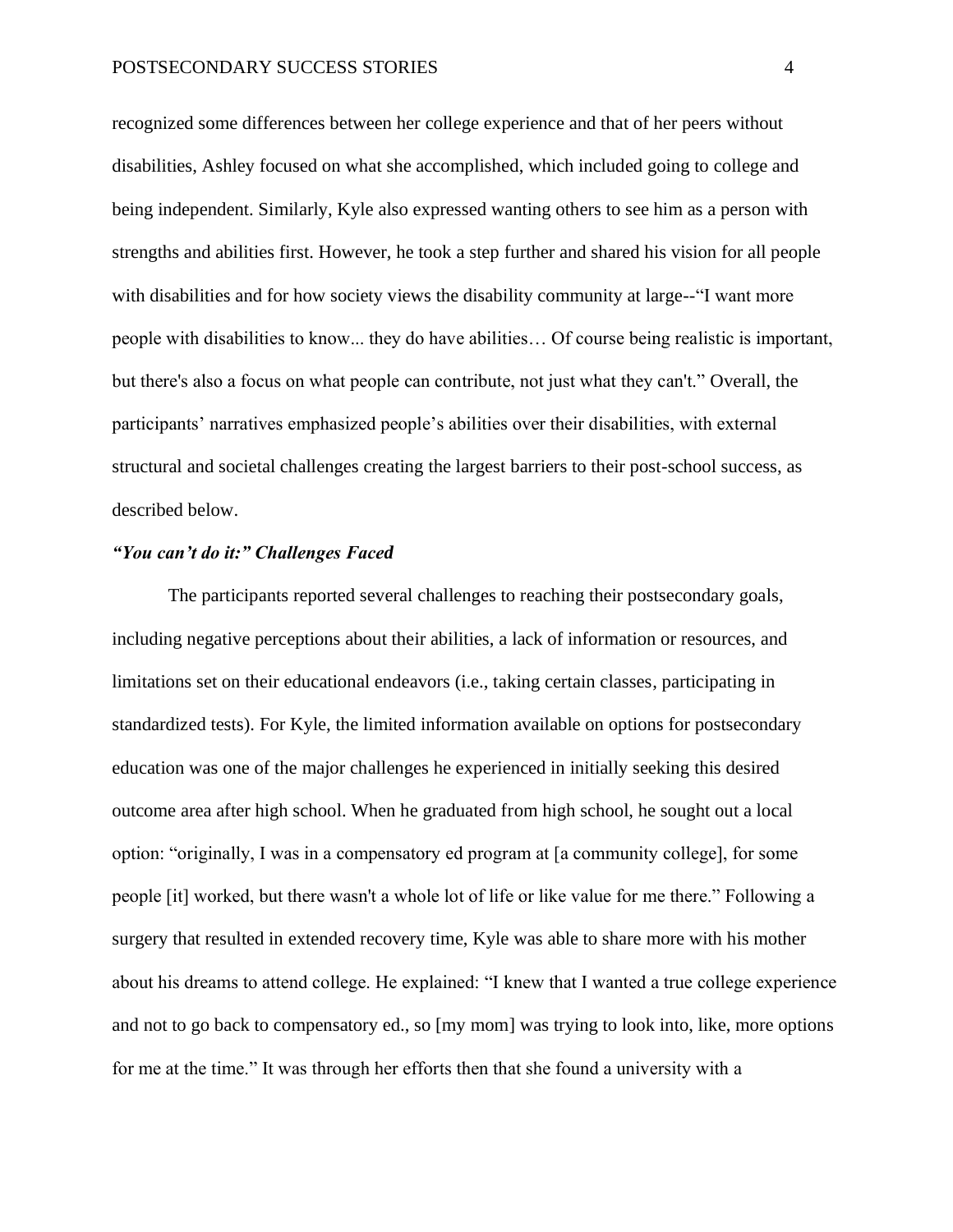postsecondary education program for adults with IDD.

Kathleen also reported challenges to obtaining her experienced outcome area (competitive, integrated employment) in her desired field, child care. Initially, Kathleen reported that school staff underestimated her abilities to work in this type of setting. In addition to the limited expectations set upon Kathleen from school staff, Kathleen also reported "There are a lot of licensing requirements that I may not be able to meet at first. Finding a job that I can do in a child care setting would be hard." Finally, Ashley reported several instances of people underestimating her abilities, such as when school staff did not allow Ashley to take state standardized tests (assessments often required for college admission), despite her expressed desire to take the tests. In fact, education and medical professionals have underestimated Ashley's abilities and limited her potential across her lifespan, as she described:

Even down to when I was little, like they told me I would never be able to, they told me I would never be able to talk or walk. But I'm walking and talking. They told me I was never gonna, I would never graduate from high school, but I graduated… And they told me I would never graduate, go to college, or even graduate from college. But I went to college. And I was proud of myself… So with me, achieving all those things [that] the doctors and my teachers told me I would never achieve, by me doing that, I was so proud of myself because...no matter [what] or how ya'll feel… I know I can do anything, and I'm not gonna let y'all, you know, just like, underestimate me like that and saying that i'm not gonna be here or, you know, do anything or achieve anything.

#### **Themed Section of Findings –RQ3**

Ashley's quote provides a transition to our third research question, which inquired about the different factors perceived to contribute to overcoming barriers and improving overall quality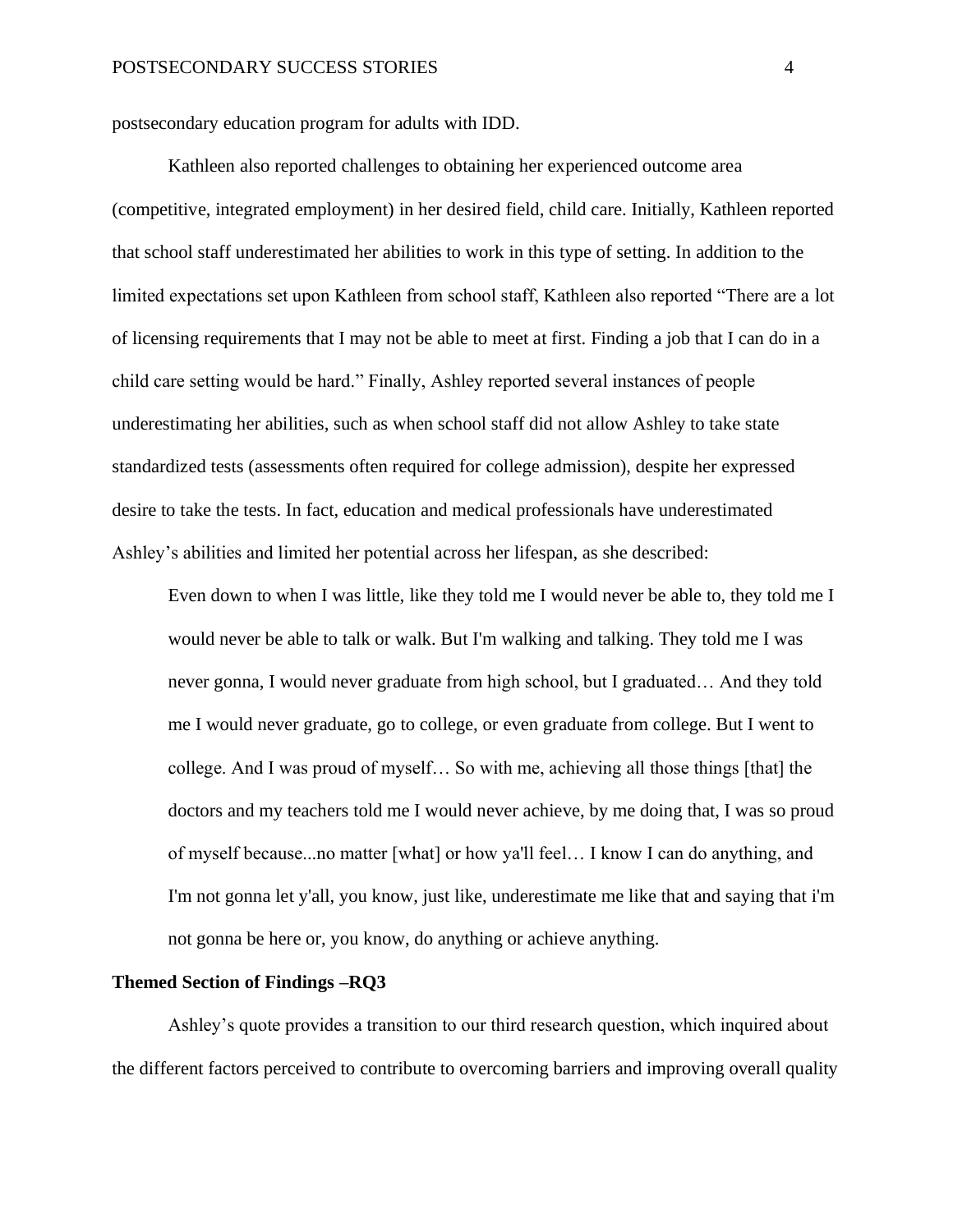of life according to our sample's unique perspectives. We identified three themes in response to this research question: (a) the need and importance of self-advocacy; (b) the benefits of postsecondary education enrollment and participation; and (c) promoting the understanding that we, people with and without disabilities, are more alike than different.

# *Self-Advocacy*

All three participants expressed the need to self-advocate, especially when faced with the challenges and barriers described above. This is especially salient for Ashley, who when told by medical and education professionals that she would never be able to walk, talk, or graduate high school, defied the odds and achieved well above and beyond what was expected of her. In order to achieve such success, Ashley expressed the need to speak up for what she wanted, preferred, and needed, from advocating for standardized testing in high school to conveying her desire to live independently after college graduation. Through self-advocacy, Ashley overcame the low expectations set upon her by many teachers at her school.

Overall, the individual self-advocacy expressed by participants included having knowledge of themselves (e.g., their strengths, weaknesses, goals, dreams) and their rights (e.g., legal rights) and communicating this knowledge to or for others. This follows in accordance with Test et al.'s (2005) conceptual framework, which categorizes individual self-advocacy into four main components: knowledge of self, knowledge of rights, communication, and leadership. For Kathleen, knowing herself included recognizing day-to-day wants, preferences, and needs (e.g., such as knowing she wants toast with breakfast) to knowing her preferences for more life changing outcomes (e.g., wanting to attend college and live in an apartment with friends).

Ashley strives to continue her communication and leadership skills by engaging in future speaking opportunities that will encourage others to advocate for themselves as well. In her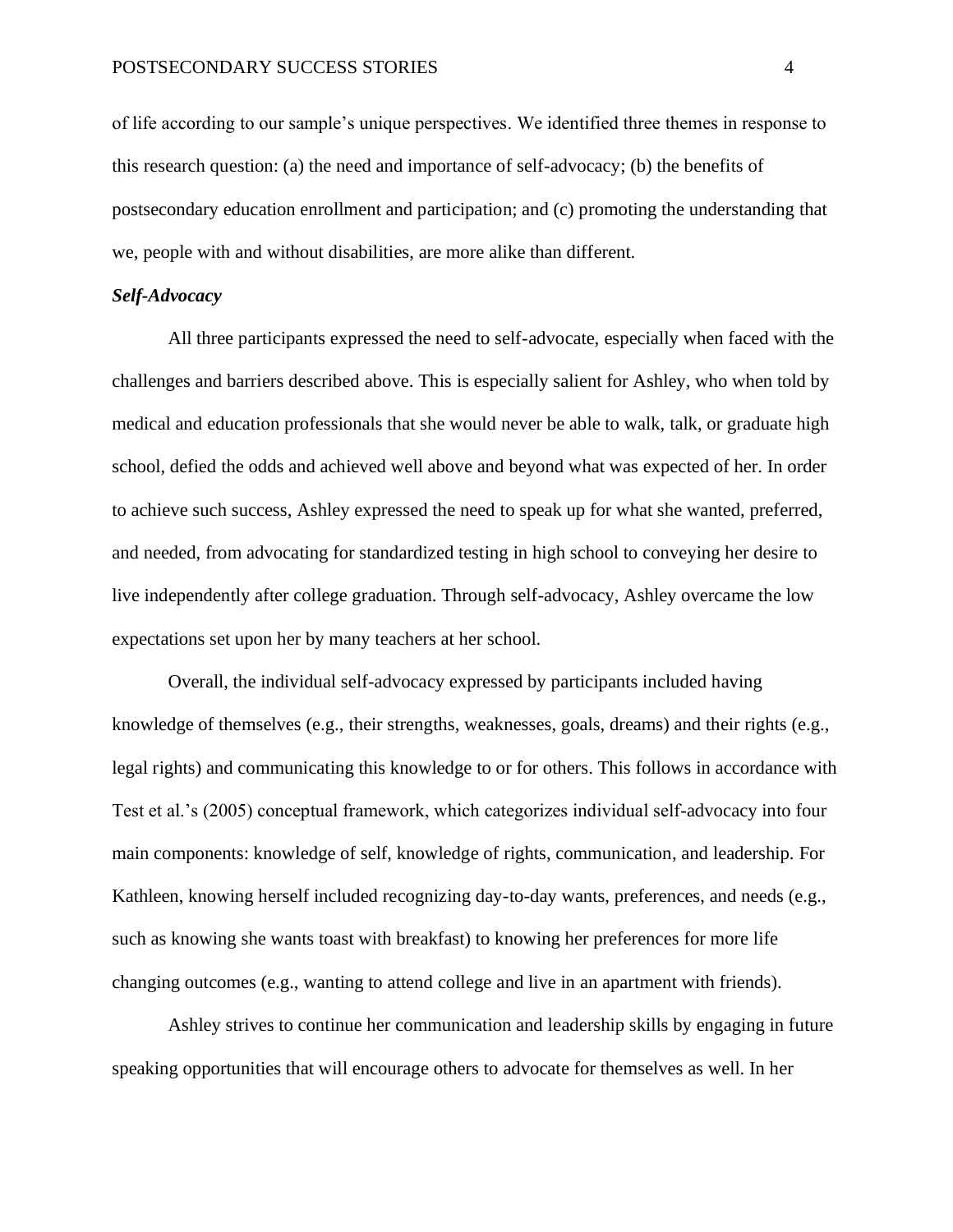recommendation to other youth and adults with disabilities, Ashley stated: "Don't let anybody underestimate them regardless of what the people, or what the teachers say, you know, and push hard, because if you don't push hard, nothing's going to be done." For example, high school students with disabilities need to speak up in their individualized education program (IEP) meetings, as Ashley reported, specifically by telling their IEP team members "what they want, tell them what they need, and if they not able to talk or something, the parents need to advocate for them and tell them what they think they should need or what they think they should want for them." Oftentimes, though, Ashley referenced how parents do not speak on the behalf of their children. However, if neither the parent nor the student with the disability advocate, "then nothing's going to be done."

All three of the participants also experienced a growth in their self-advocacy skills over time. For instance, Kathleen reported a growth in her self-advocacy skills after becoming immersed in a more supportive environment with her current employment situation, compared to her high school. Although Kyle provided an example of self-advocating in high school (specifically recognizing he no longer needed speech services and communicating with his case manager to end these services), Kyle explained that his self-advocacy skills largely did not flourish until after secondary education, specifically when he entered college. He largely attributed this change to the increased amount of opportunities and experiences he received, such as advocating for his needs on and around his university campus, engaging in fellowships and trainings, presenting at national and state level conferences, and blogging about his personal experiences on social media.

Kyle also referenced engaging--or wanting to engage-- in group self-advocacy. For example, a year after Kyle graduated from college, he became involved with an alliance of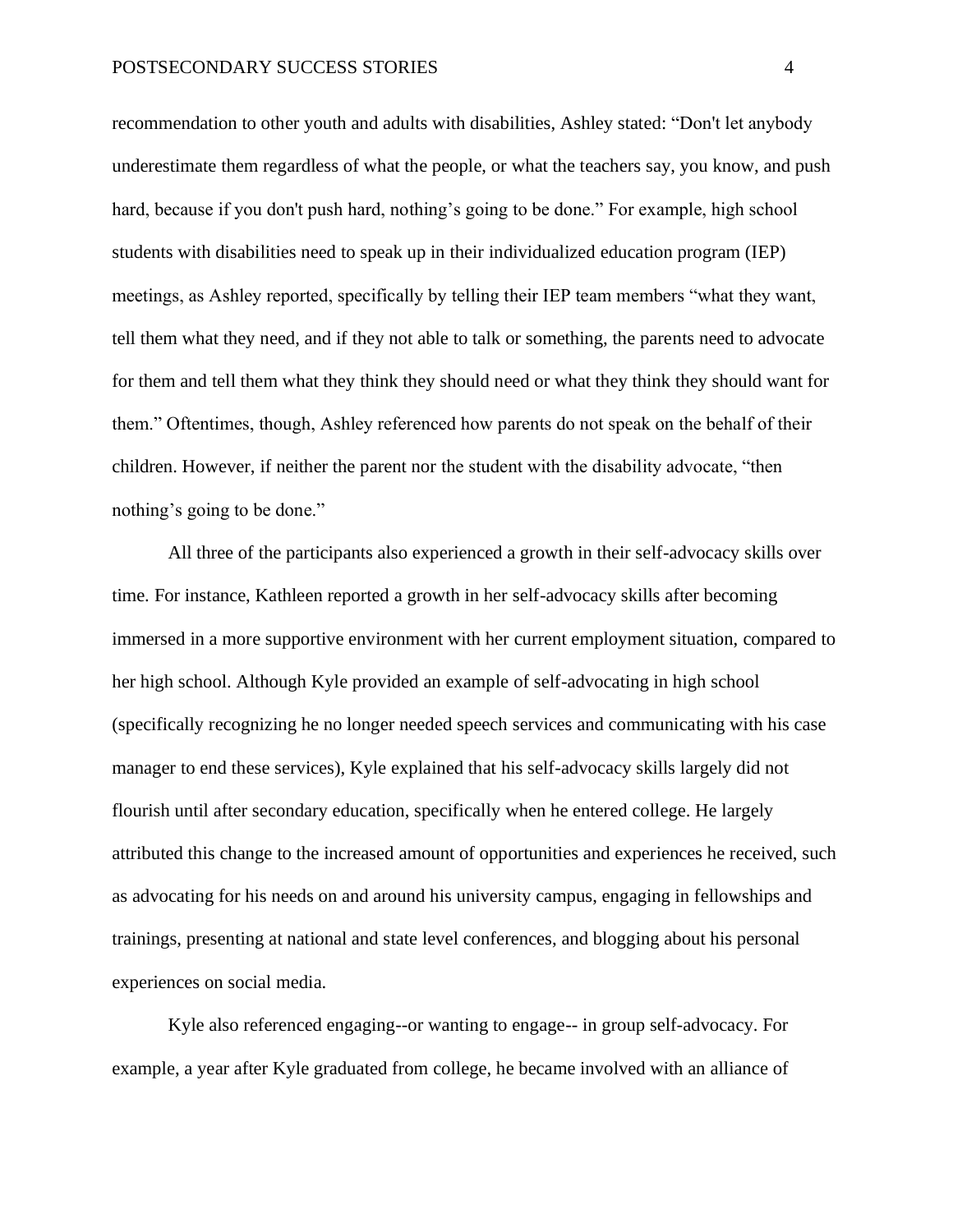disability advocates, where he "would go to high schools and teach students about disability history and advocate in their own meetings." Today, Kyle works for a national disability organization, who are very "supportive of [his] work." Based on his individual and group advocacy, Kyle has won national and state level awards.

# *Benefits of Postsecondary Education*

Interestingly, all three participants participated in an inclusive higher education program, although only Kyle's interview focused on this outcome area, and reported several benefits of their participation. For instance, Ashley became more involved with different organizations and began engaging in speaking opportunities which, she explained, "help[ed] me be more open and more outspoken cause before you couldn't really get me to talk because I was shy." Kyle also was involved in organizations on campus, including a fraternity where he "was able to connect with other brothers" and even maintain some of these friendships post-graduation; as Kyle reported, "I still have a lot of friends who I still keep in contact with. I've been able to go to a couple of their weddings."

Kyle keeps in contact with several of his college mentors as well, many of whom still support him today. During college, these mentors took Kyle to numerous conferences, where he received the opportunity to talk about his college experience. They also introduced him to a program focused on supporting people with neurodevelopmental disabilities, where Kyle received leadership training and "learned more about interdisciplinary work [and] working with people from different backgrounds." As previously discussed, these experiences also helped Kyle enhance his self-advocacy skills.

While all three participants had job coaches and received employment internships during their college experiences, Ashley additionally reported that her program also "helped me get my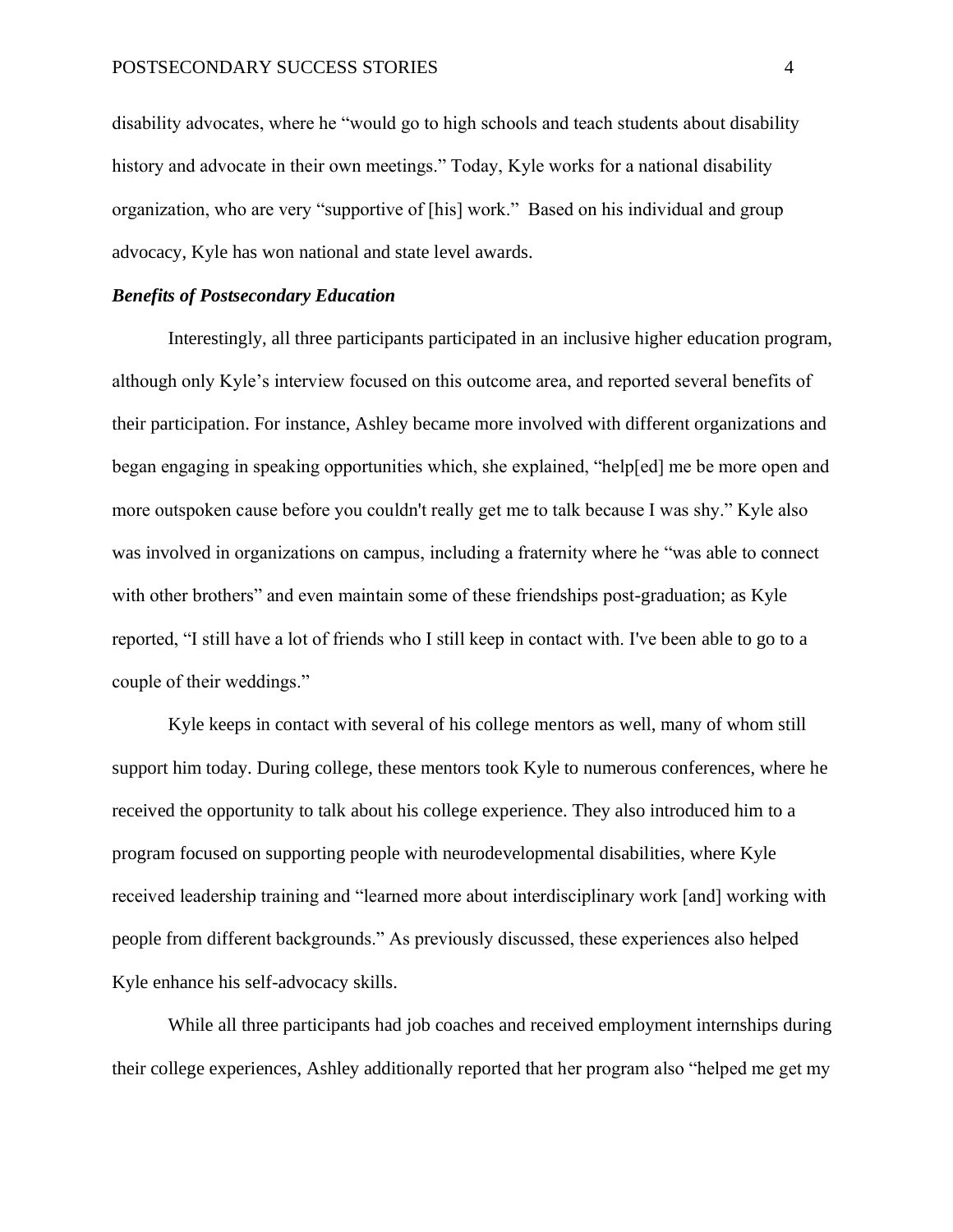first paying job, and also like, just getting [me], prepared for like college life and outside the world life and also career jobs because you know, throughout the program, I did a lot of like mock interviews, and they helped me prepare for what they say on the interview, how to dress, how to present yourself, how to be professional." For Kathleen, college not only prepared her for employment, but it also helped her obtain one of the part-time jobs she has today.

#### *More Alike Than Different*

The final theme we identified was that people with and without IDD are more alike than they are different. Our participants expressed having experiences and holding aspirations similar to those who are neurotypical. For instance, Ashley shared that she looked forward to hosting her family for holidays at her new home. She also shared: "I just want a job. I just want to enjoy myself." Similarly, Kathleen looks forward to getting her own apartment and living with friends. Kathleen also shared some of her family's values, values that are often seen in American households: "everyone in my family goes to high school, college, and then works, so I should too." For Kyle, he enjoys traveling around the world and hopes to one day live in a big city.

Additionally, some of the participants discussed big dreams that they have for their futures. Ashley would like to write a book about her life story. Likewise, Kyle aspires to become an accredited speaker and author. He also wants to continue his work as an advocate: "I do like policy work and advocating and do some professional work in that field, by helping out with nonprofits." The participants use their life circumstances to inspire their long term goals.

#### **Discussion**

Our study explored the unique perspectives of three adults with IDD who have experienced post-school success in the areas of competitive, integrated, employment, postsecondary education, and independent living, as it is defined by federal legislation and recent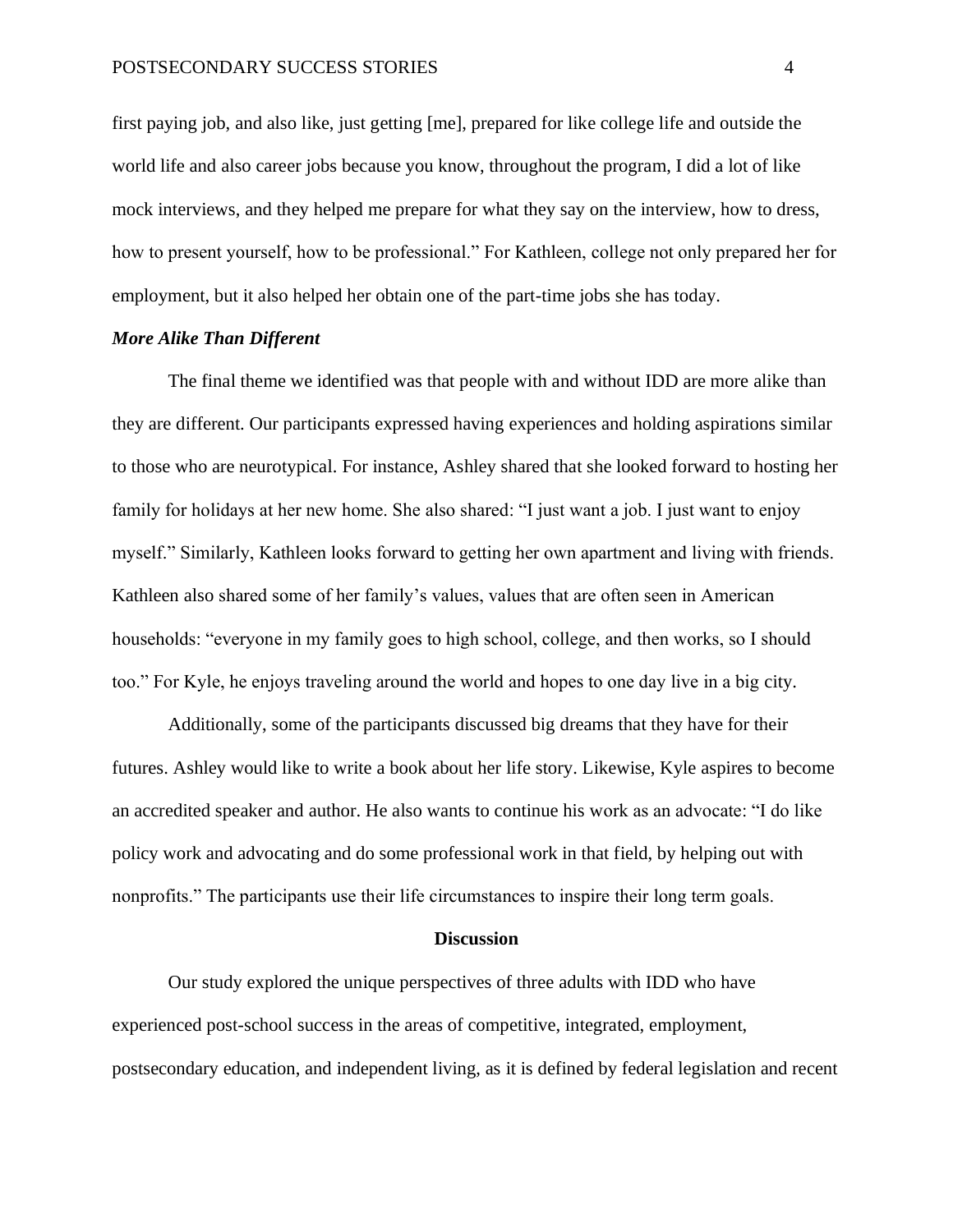literature. We understand that our participants represent only a small portion of adults with IDD who have acquired success in these three areas (Thoma et al., 2011; Wagner et al., 2005); however, the purpose of this research was to learn more about the diverse factors that contributed to their successes, with the hopes that this information will inform and encourage others to understand what and how these outcome areas can be sought and obtained through a positive psychology and self-determination theoretical lens.

#### **Implications for Practice**

Foremost, our participants showed that adults with IDD can achieve success in primary outcome areas, with some adults needing more or less support than others to accomplish their goals (e.g., the need for a job coach, parental support, mentorship, accommodations). However, while achieving success in the outcome areas, our participants also expressed having faced numerous societal barriers (e.g., negative stigma and under-estimation of their abilities), which often led to missed opportunities. For instance, one participant, Ashley, reported that her school almost forbid her from taking a standardized test required for admission into many higher education institutes. Without the chance to take such an exam, many people with IDD, like Ashley, may inadvertently be prevented from the opportunity to apply and attend college--which has later implications for employment (e.g., wages) and independent living (e.g., financing supports for community-based living).

Shaw and Dukes (2013) also reported that adults with a high school degree or lower are approximately two times more likely to be unemployed than adults with a bachelor's degree or greater. Adults in employment positions requiring a high school diploma or less also earn lower wages, on average, than adults in employment positions requiring some form of postsecondary education (Richards & Terkanian, 2013). Further, occupations requiring some form of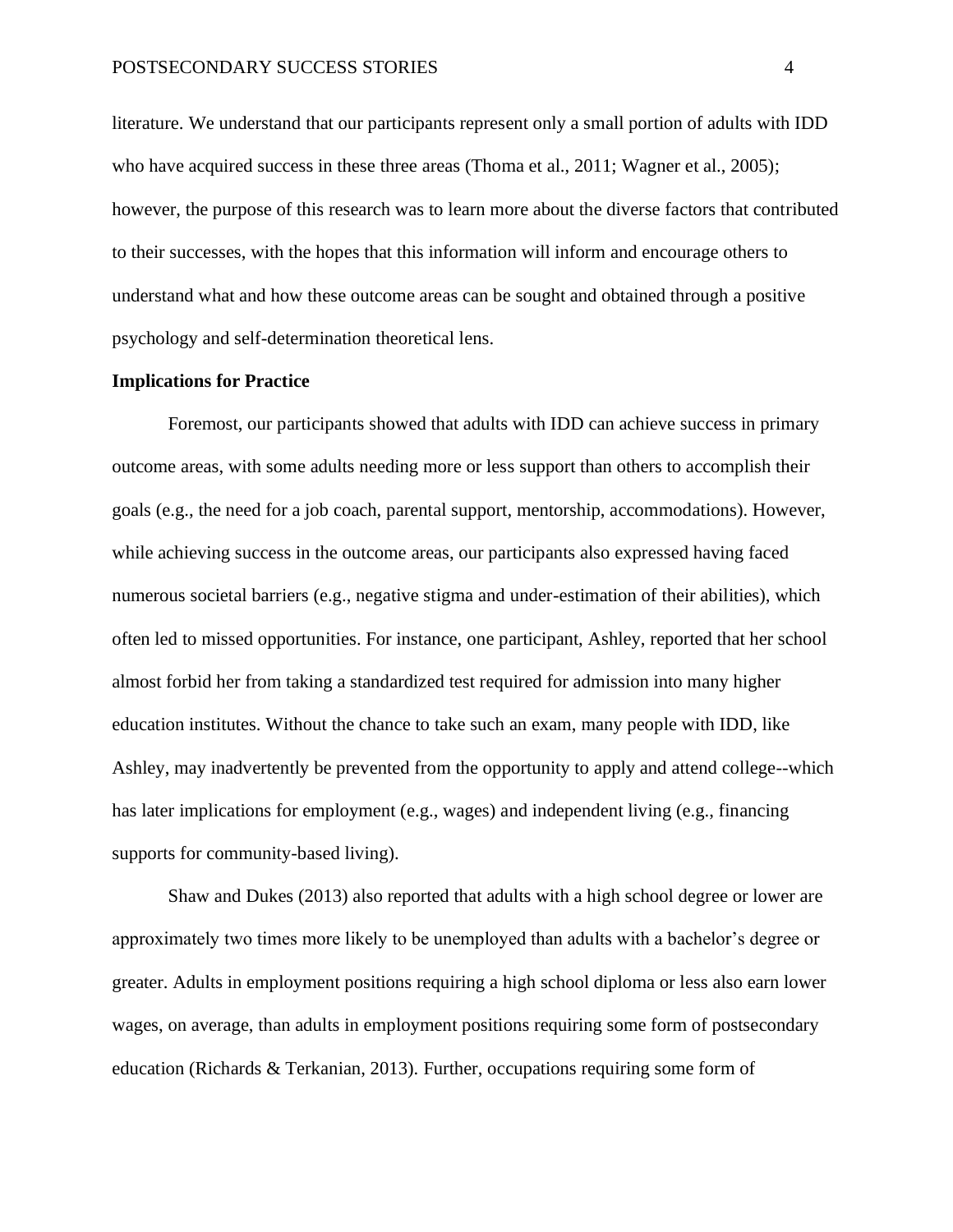# POSTSECONDARY SUCCESS STORIES 4

postsecondary education are projected to grow at a faster rate by 2022 (14%) than positions requiring a high school diploma or less (9.1%; Richards & Terkanian, 2013). Practitioners working with transition-aged youth should be mindful of the current outcomes and be responsive to their students' individualized wants and needs, valuing their aspirations post-high school and identifying ways they can help students achieve their goals.

Practitioners should also provide their students with opportunities to express these aspirations through engaging in various self-determined behaviors (e.g., goal setting, selfadvocating, choice making; Shogren et al., 2015). Although it is important to foster selfdetermined skills throughout the lifespan (Palmer et al, 2013), our research pinpoints the need for practitioners to support students' self-determination skill development to prepare students for the increased challenges and stressors after high school (Test et al., 2009). In particular, our participants expressed the necessity to know their wants and needs (and their right to access and acquire them) before they could communicate what they wanted and needed effectively on the behalf of themselves and others. This process follows in accordance with Test et al.'s (2005b) conceptualization of what it means to self-advocate. Practitioners should incorporate instruction that emphasizes Test et al.'s (2005b) self-advocacy components (i.e., knowledge of self, knowledge of rights, communication, and leadership), given that students with disabilities can be taught all four of these components (Test et al., 2005a).

Our study's theoretical framework also stresses a shift in perspective, specifically from a historically deficit-based approach to engaging in a strengths-based approach when working with people with IDD using a combination of positive psychology and self-determination theories. A strengths-based approach prioritizes people's strengths and capacities (Seligman &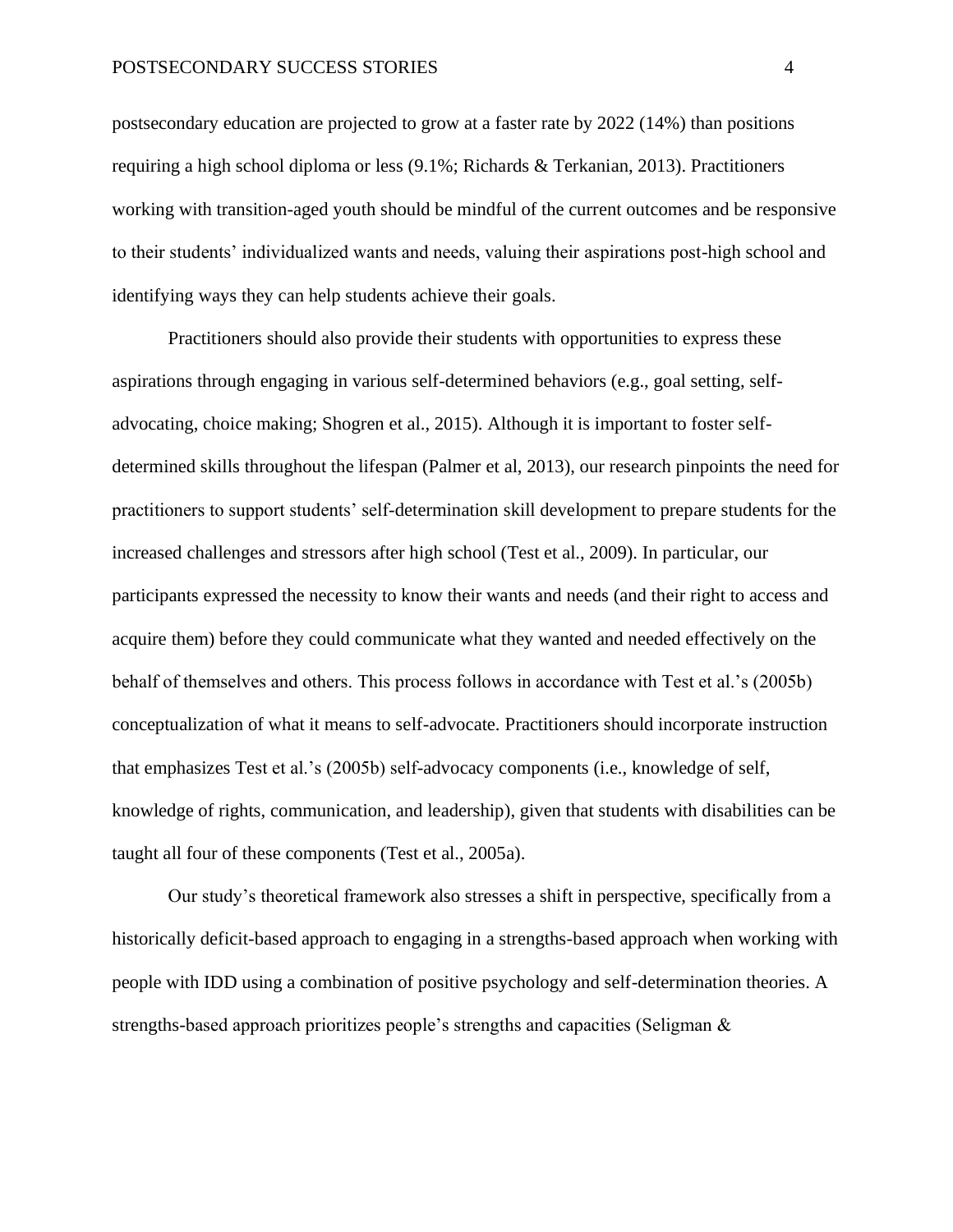Csikszentmihalyi, 2014; Shogren et al., 2017), which our participants argued is especially critical when supporting people with disabilities in achieving their postsecondary goals.

Interestingly, our participants described several experiences that posed as barriers to achieving their desired goals (e.g., negative stigma and under-estimation of their abilities), using the social model of disability, which argues that people are disabled by society and not their medical conditions (Union of the Physically Impaired Against Segregation, 1975). As a prime example, Ashley heard from adults throughout her childhood and adolescence all the things she could never accomplish because of her disability. However, this did not stop Ashley from pursuing her goals. Instead, it was the attitudinal barriers regarding her disability that presented the biggest challenges. Kyle also expressed how people often judged him before they got to know him because of their negative attitudes and misconceptions towards his disability.

Ableist societal attitudes also purport that people with IDD must be protected from having their feelings hurt or even experiencing failure. However, without giving people with IDD opportunities to practice self-determined skills and learn from their failures, we may never fully understand how much each person can accomplish (Perske, 1972). Practitioners should inform their students with disabilities and their families of different options for community engagement and also create opportunities for inclusion, including when opportunities may not be readily available. For Kathleen, her support staff collaborated with an employer to create a position that aligned with our participants' wants and needs, while meeting the needs of the local business. Through customizing her employment, Kathleen's support staff and employer used an individualized and person-centered approach to identifying a position that matched Kathleen's needs and the needs of the local business (Customized Employment, 2020).

# **Implications for Policy**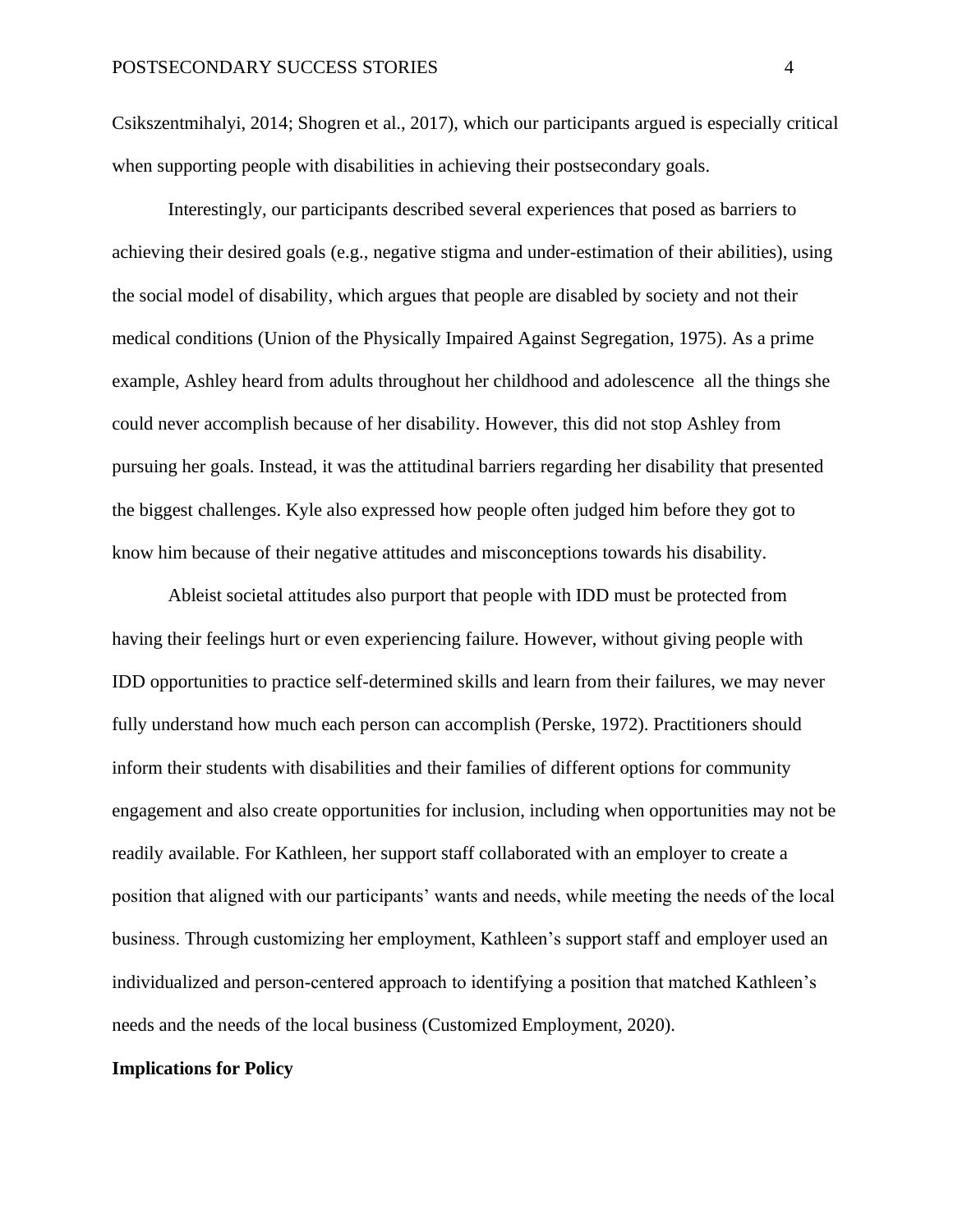Foremost, federal law, under the Workforce Innovation and Opportunity Act (WIOA), mandates that vocational rehabilitation (VR) agencies allocate federal funds for Pre-Employment Transition Services (Pre-ETs) to eligible, or potentially eligible, students with disabilities. In Table 2, we compare the evidence-based practices experienced by our participants to the required pre-employment services offered under the WIOA. These required services do not include supports for encouraging parent involvement or expectations, nor inclusion in general education settings, although, if funding remains, additional authorized Pre-ETs may offer supports for increased inclusion in communities and workplace settings.

# [Insert Table 2]

Currently, VR agencies must allocate only a minimum 15% of their federal funds to these services under WIOA's amendment to the Rehabilitation Act of 1973. Given that these services align with our participants' experienced evidence-based predictors for post-school success, there needs to be greater funds allocated to Pre-ET services to foster greater post-school outcomes for youth with disabilities. Additional funding can also be allocated to provide support for the three evidence-based predictors that do not directly align with Pre-ET services, including inclusion in general education, parent expectations, and parent involvement.

Findings from our study also signal the need for more employer incentives for hiring people with disabilities in competitive and integrated environments, earning at least minimum wage. Research suggests that the process of customized employment (CE) is an effective strategy for improving employment outcomes for people with disabilities (Riesen et al., 2015). From a policy lens, CE is also regarded as an effective means for fostering integrated employment. Effective implementation of CE requires an increased understanding of the potential benefits of using CE for employers and employees with IDD as well as an increased understanding of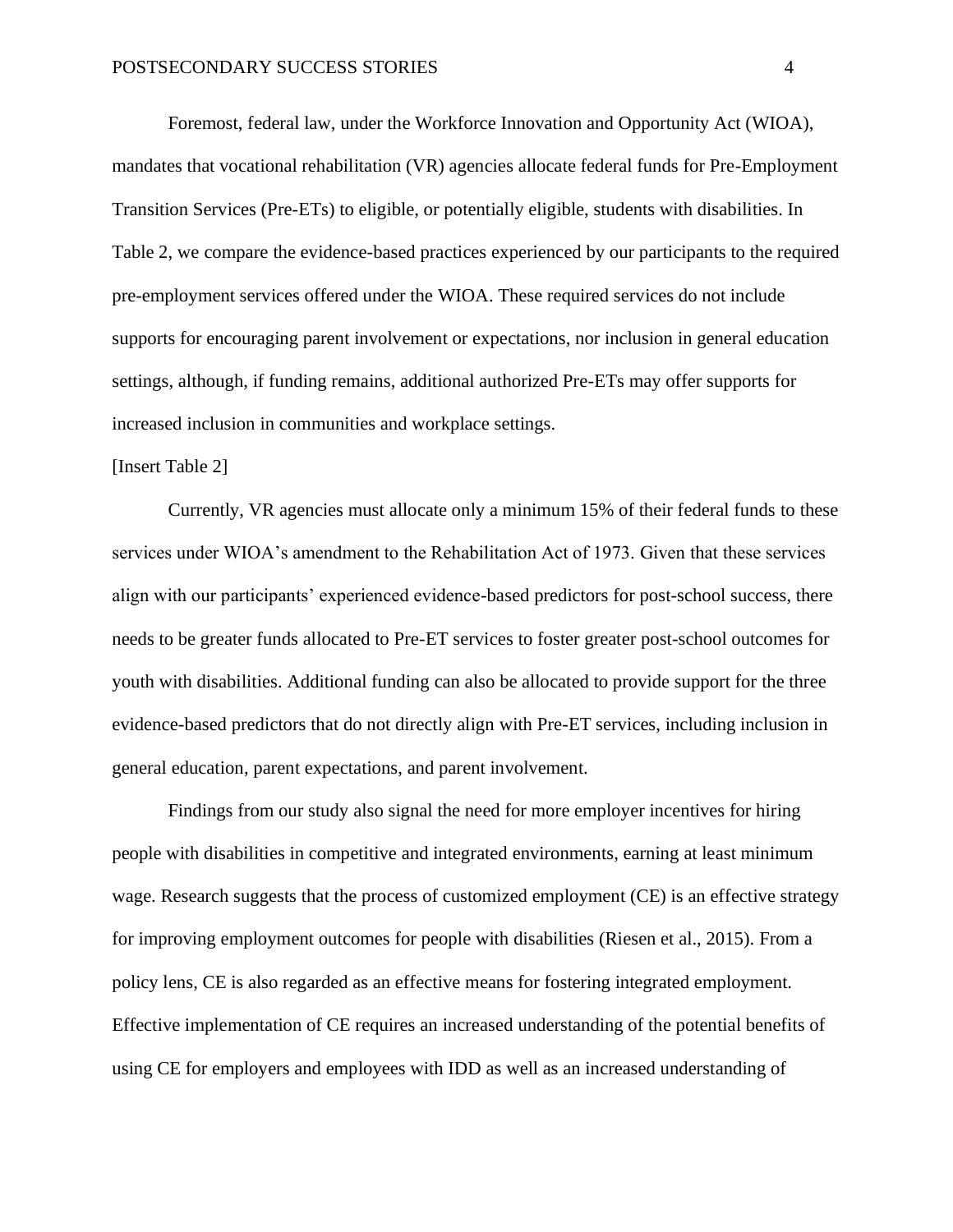## POSTSECONDARY SUCCESS STORIES 4

strategies for capacity building at the local, state, and federal levels. Given that states use different funding strategies to support people with IDD working in the community (Karakus et al., 2011), there also needs to be increased awareness of potential funding sources to cover the costs of the numerous supports and services needed by many adults with IDD. One state-level option, covered under the Medicaid program (Centers for Medicare and Medicaid Services, 2020), includes 1915(c) Home and Community-Based Services (HCBS) waivers.

In addition to providing employment services for many people with IDD, these waivers provide other non-medical and medical services, so people with IDD can both work and live in the community, rather than live segregated in institutional settings (Centers for Medicare and Medicaid Services, 2020). Legislators increased support for community inclusion, partly due to the cost-effectiveness of HCBS waivers, compared to the cost of running institutions (National Council on Disability, 2012), and also since the Supreme Courts' Olmstead decision (Olmstead v. L.C., 527 U.S. 581) ruled in 1999 that "unjustified segregation of people with disabilities is a form of unlawful discrimination under the ADA" (p. 583). Our participants expressed the desire to work and live in the community. Ashley even received federal financial support that enabled her to live on her own. Without this support, she may not have been able to accomplish this outcome area. Therefore, we recommend increased funding be allocated to Medicaid programs in support of HCBS waivers.

Finally, our participants revealed that their postsecondary educational experiences appeared to supplement self-advocacy skill-development, opportunities for employment, peer socialization, and more. These skills and opportunities were provided through their enrollment and participation in comprehensive transition programs designed to support people with IDD in college. However, Kyle did not know college could be an option for him until two years after his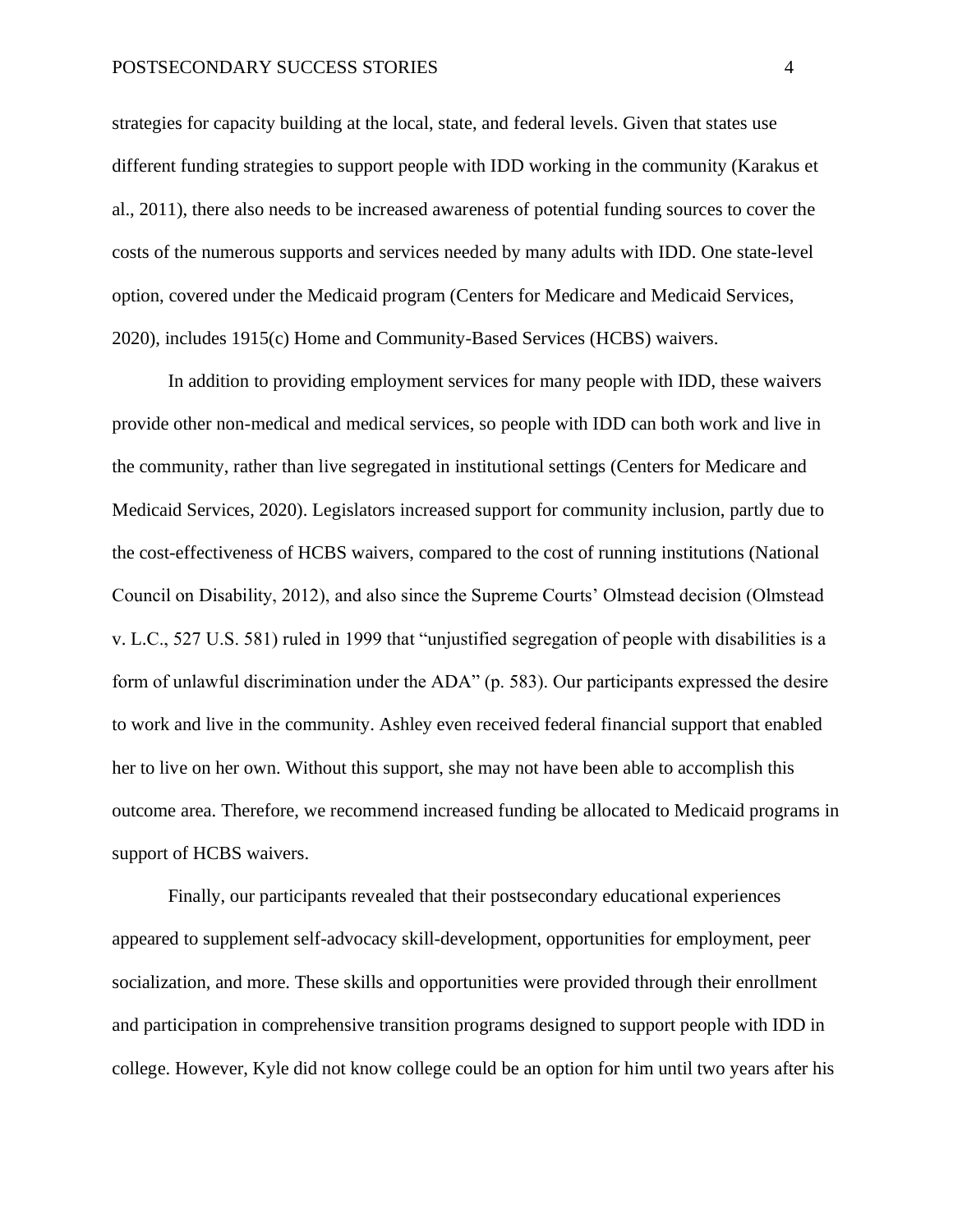high school graduation; inclusive higher education programs did not gain momentum until after the United States Congress reauthorized the Higher Education Act in 2008 and allocated federal funds in support of these programs for students with intellectual disability on a national scale. For programs that receive federal funding, policy requires they have a particular emphasis on improving employment outcomes for the population of people with IDD, as supported by the Higher Education Act reauthorization (HEOA, 2008). Increased appropriations for these programs, funded under HEOA, are needed to increase the number of college students with IDD on a national scale.

#### **Limitations and Implications for Research**

Given our small sample size, future research should explore the unique perspectives of a greater number of participants who have experienced success in one or more of the three domains examined in this study. Although our research examined three areas of post-school success identified by recent literature (Test et al., 2009) and federal legislation (e.g., IDEA, 2004), more research is needed to explore successes in other areas as well, since definitions of "post-school success" are culturally relative and different from person to person. Initially, we sought a culturally diverse sample given that the definition of QOL and access to opportunities may differ among different demographic groups (Schippers et al., 2015). Therefore, we inquired about the race and gender of potential participants prior to selection for the study. However, we received limited inquiries for participation from individuals of color  $(n = 1)$ . This also beckons the need for future research to include a more racially and ethnically diverse sample, given the inherent intersectionality of IDD and race (e.g., Kramarczuk Voulgarides & Tefera, 2017). Therefore, future studies should broaden recruitment efforts and establish greater partnerships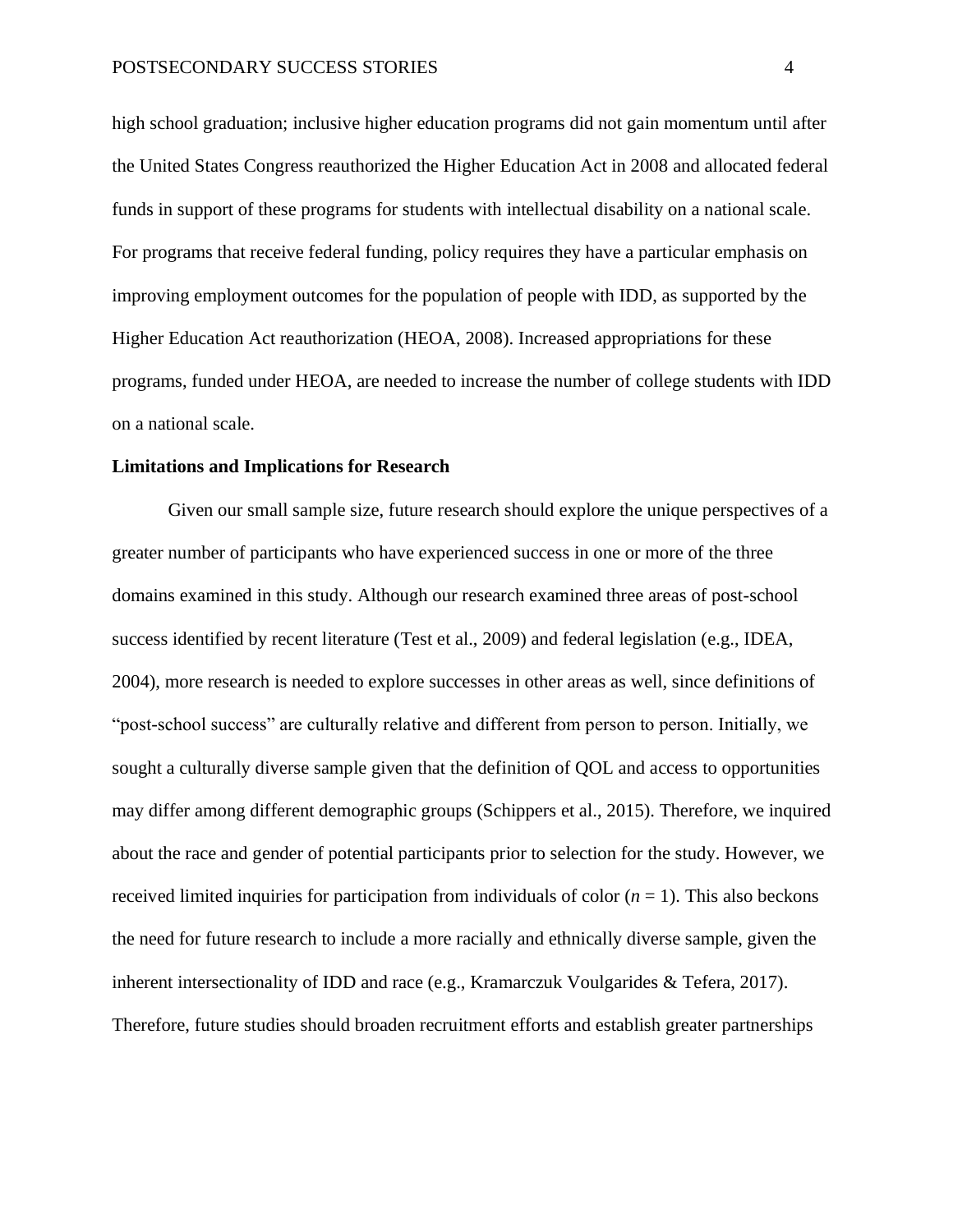with community organizations and groups in order to encourage a more racially and ethnically diverse sample.

Finally, our research included self-reported data, which could lead to potential participant bias (McMillan, 2016). However, as previously described, it was our intent of this research to examine the direct perspectives of adults with IDD to acquire a greater understanding of their experiences and opinions on how they acquired success in the areas of competitive, integrated employment; postsecondary education, and independent living. Without including the direct perspectives of people with disabilities in education research, we may never fully understand the range of skills needed and experiences that could contribute to positive outcomes and high quality of life for different adults with IDD.

References

Americans with Disabilities Act of 1990, Pub. L. No. 101-336, § 2, 104 Stat. 328 (1991).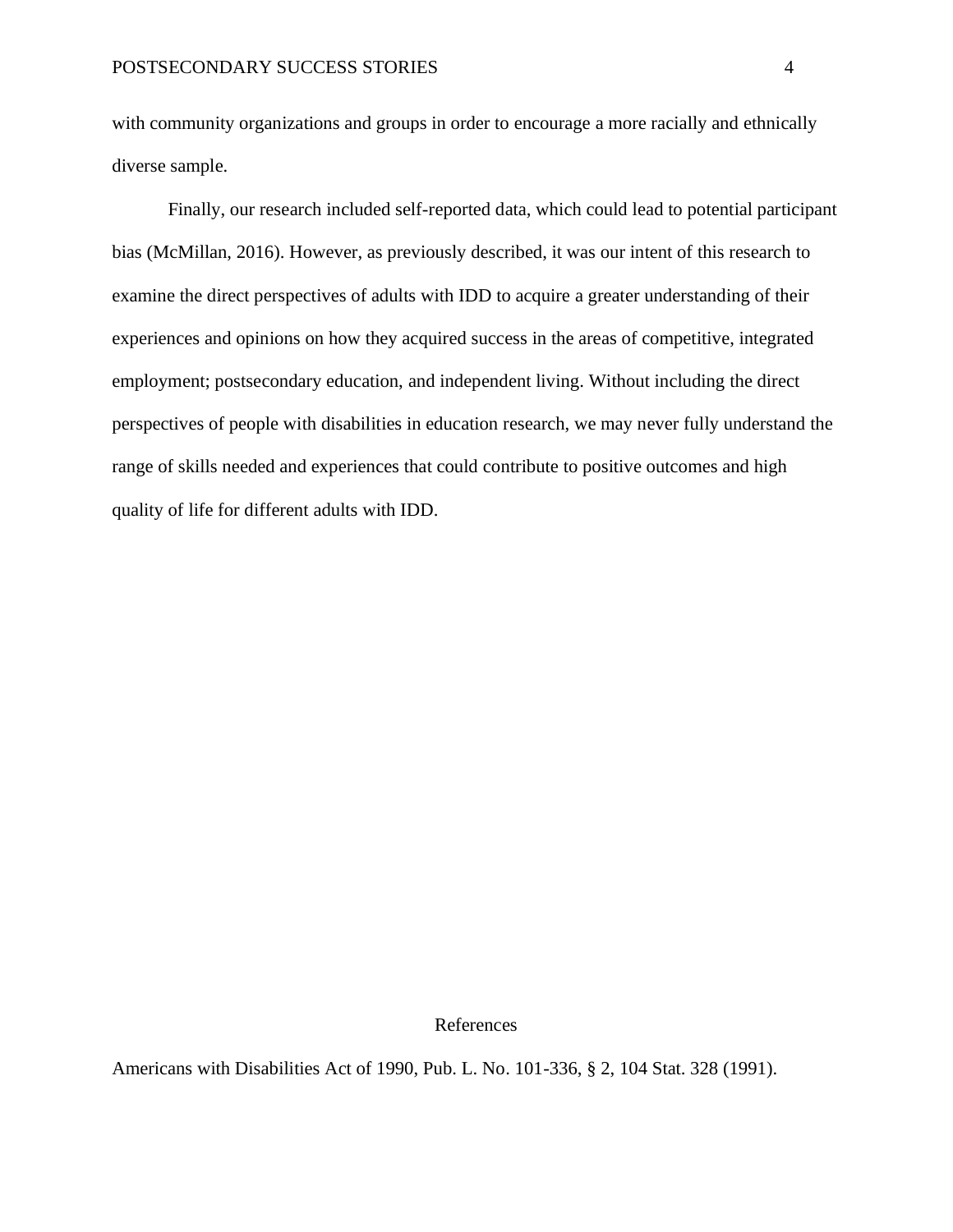- Braun, V., & Clarke, V. (2006). Using thematic analysis in psychology. *Qualitative research in psychology*, *3*(2), 77-101.
- Brown, R. (2017). Quality of life-challenges to research, practice and policy. *Journal of Policy & Practice in Intellectual Disabilities, 14* (1), 7-14.
- Canha, L. M. N., Simões, C., Owens, L., & de Matos, M. G. (2016). Direct and indirect pathways to QoL in the transition to adulthood in youth and young adults with disabilities. *Journal of Vocational Rehabilitation*, *44*(2), 149-162.
- Centers for Medicare and Medicaid Services. (2020). *Home and Community-Based Services Waivers, 1915(c)*. Retrieved from: [https://www.medicaid.gov/medicaid/home](about:blank)[community-based-services/home-community-based-services-authorities/home](about:blank)[community-based-services-1915c/index.html](about:blank)
- Civic Impulse. (2015). H.R. 803 113th Congress: Workforce Innovation and Opportunity Act. Retrieved from https://www.govtrack.us/congress/bills/113/hr803
- Customized Employment. (2020). In U.S. Department of Labor: Office of Disability Employment Policy (ODEP).

[https://www.dol.gov/odep/topics/CustomizedEmployment.htm](about:blank)

Ginsburg, R. B. & Supreme Court of the United States (1999) U.S. Reports: Olmstead v. L.C., 527 U.S. 581. [Periodical] Retrieved from the Library of Congress, [https://www.loc.gov/item/usrep527581/](about:blank)

Grigal, M. Papay, C., Smith, F., Hart, D., & Verbeck, R. (2019). Experiences that predict employment for students with intellectual and developmental disabilities in federally funded higher education programs. *Career Development and Transition for Exceptional Individuals, 42*(1), 17–28.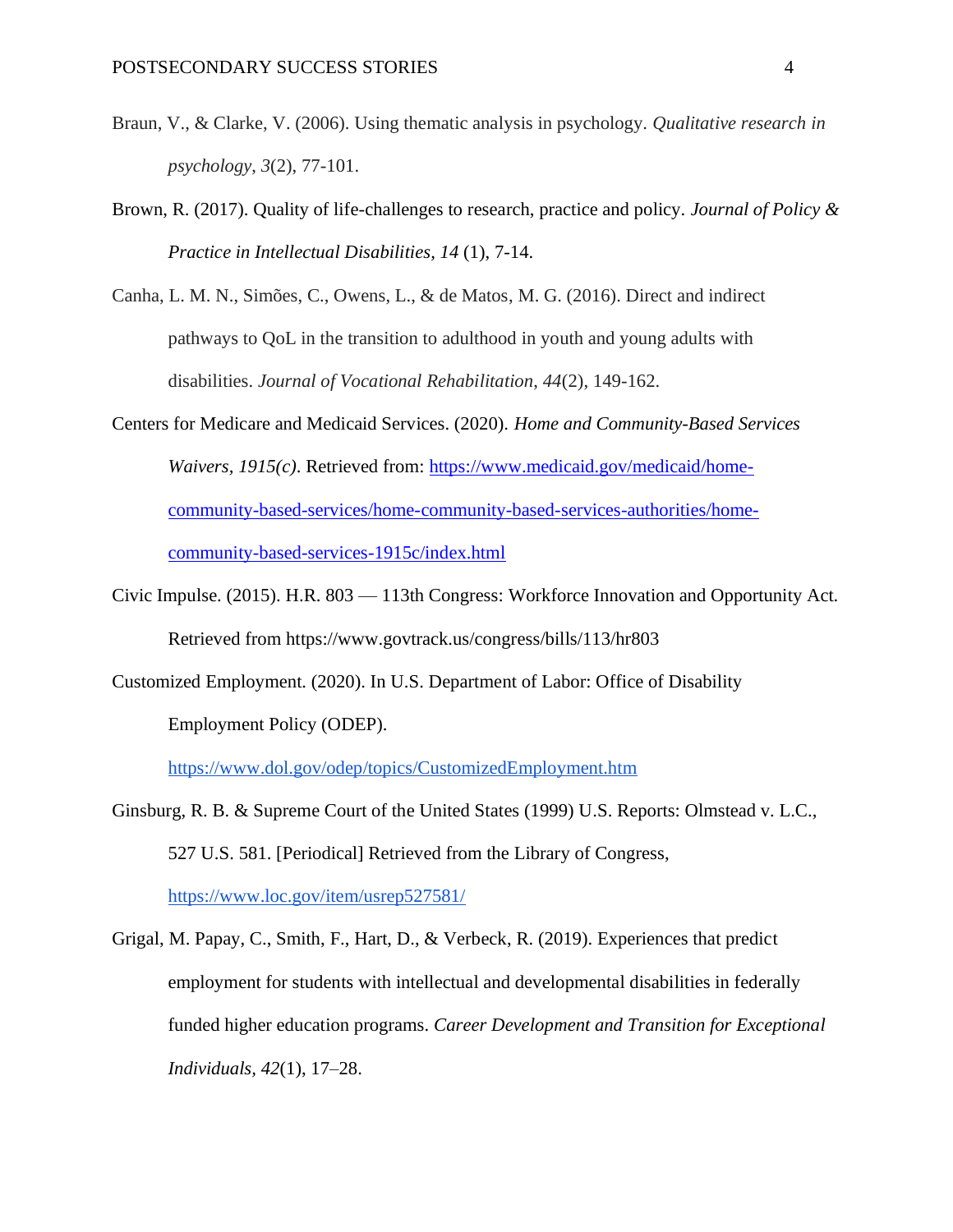- Halpern, A. (1993). Quality of life as a conceptual framework for evaluating transition outcomes. *Exceptional Children, 59*(6), 486-49.
- Henninger, N. A., & Taylor, J. L. (2014). Family perspectives on a successful transition to adulthood for individuals with disabilities. Intellectual & Developmental Disabilities, 52(2), 98–111.

Higher Education Reform and Opportunity Act (HEOA) of 2008, P.L. 110-315, 114<sup>th</sup> Cong.

Individuals with Disabilities Education Improvement Act (IDEA) of 2004, 20 U.S.C. § 1400.

- Ioanna, D. (2020). Independent living of individuals with intellectual disability: A combined study of the opinions of parents, educational staff, and individuals with intellectual disability in Greece. *International Journal of Developmental Disabilities*, *66*(2), 153-159.
- Jansen, C. W. (1999). Case reports and case studies: a discussion of theory and methodology in pocket format. *Journal of Hand Therapy: Official Journal of the American Society of Hand Therapists*, *12*(3), 230–2. https://doi-org.libproxy.uncg.edu/10.1016/S0894 1130(99)80051-9Ju et al., 2017
- Ju, S., Zeng, W., & Landmark, L. J. (2017). Self-determination and academic success of students with disabilities in postsecondary education: A review. *Journal of Disability Policy Studies*, *28*(3), 180-189.
- Karakus, M., Frey, W., Goldman, H., Fields, S., & Drake, R. (2011). Federal financing of supported employment and customized employment for people with mental illness: Final report. Office of Disability, Aging and Long-Term Care Policy, Office of the Assistant Secretary for Planning and Evaluation, U.S. Department of Health and Human Services. Retrieved from: [https://www.dol.gov/odep/pdf/FFSECEPMI.pdf](about:blank)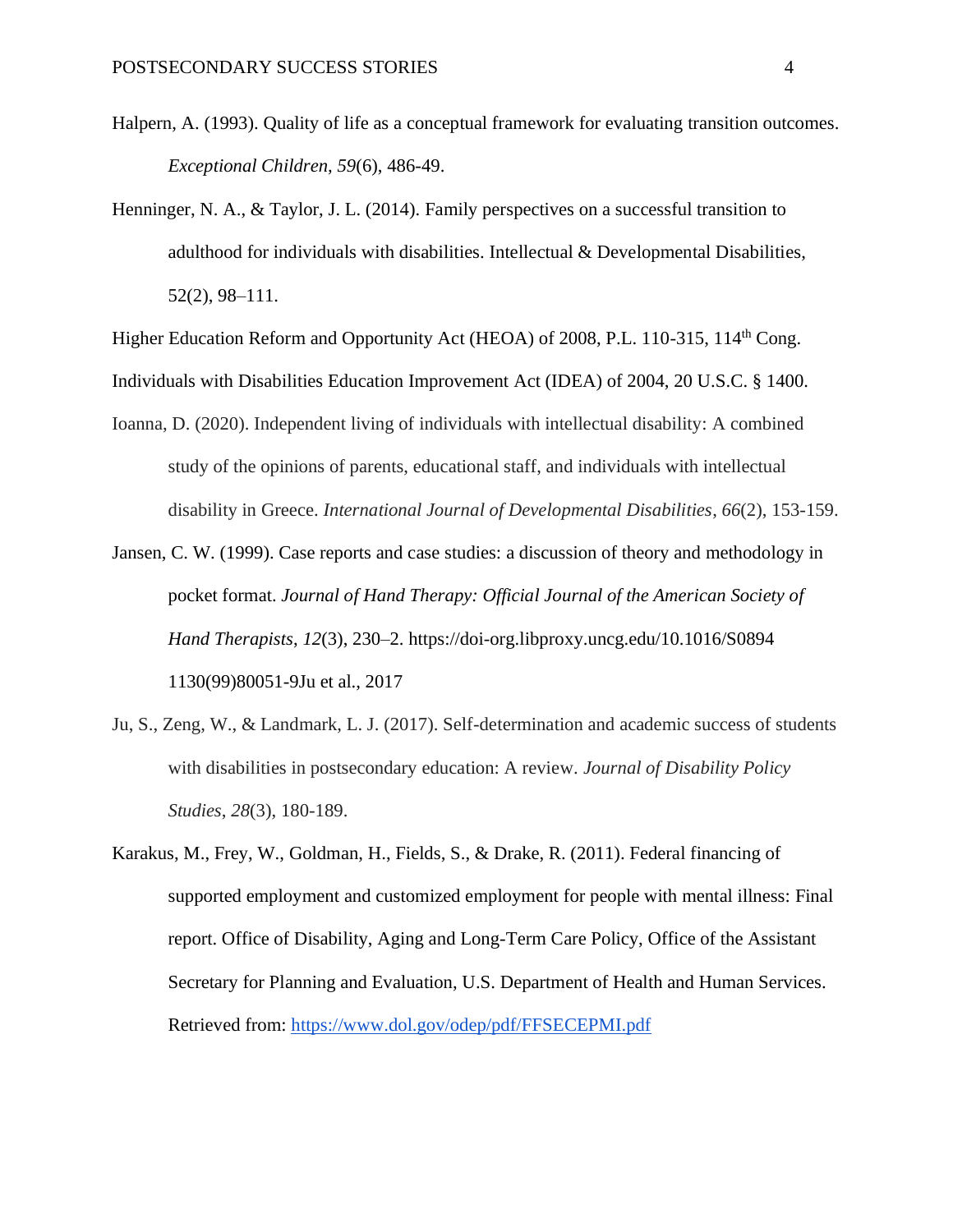- Kramarczuk Voulgarides, C., & Tefera, A. (2017). Reframing the racialization of disabilities in policy. *Theory into Practice*, *56*(3), 161-168.
- Lauer, E.A. & Houtenville, A.J., 2018. *Annual Disability Statistics Compendium: 2017*. Durham, NH: University of New Hampshire, Institute on Disability.
- Mazzotti, V. L., Rowe, D. A., Sinclair, J., Poppen, M., Woods, W. E., & Shearer, M. L. (2016). Predictors of post-school success: A systematic review of NLTS2 secondary analyses. *Career Development and Transition for Exceptional Individuals, 39*(4), 196–215. https://doi.org/10.1177/2165143415588047
- McMillan, J. H. (2016). *Fundamentals of educational research* (Ed. 7). Pearson Education, Inc.
- National Council on Disability (2012). Deinstitutionalization Toolkit: The Costs of Deinstitutionalization. Retrieved from [https://ncd.gov/publications/2012/DIToolkit/Costs/inDetail/](about:blank)
- Onwuegbuzie, A. J. & Leech, N. L. (2006). Linking research questions to mixed methods data analysis procedures. *The Qualitative Report, 11*(3), 474-498. [https://nsuworks.nova.edu/tqr/vol11/iss3/3/](about:blank)
- Palmer, S. B., Summers, J. A., Brotherson, M. J., Erwin, E. J., Maude, S. P., Stoup-Rentier, V., & ... Haines, S. J. (2013). Foundations for self-determination in early childhood: an inclusive model for children with disabilities. *Topics in Early Childhood Special Education, 33*(1), 38-47.
- Patton, M. Q. (2002). *Qualitative research and evaluation methods* (3rd ed.). Thousand Oaks: Sage.
- Perske (1972). The dignity of risk and the mentally retarded. *Mental Retardation 10*(1).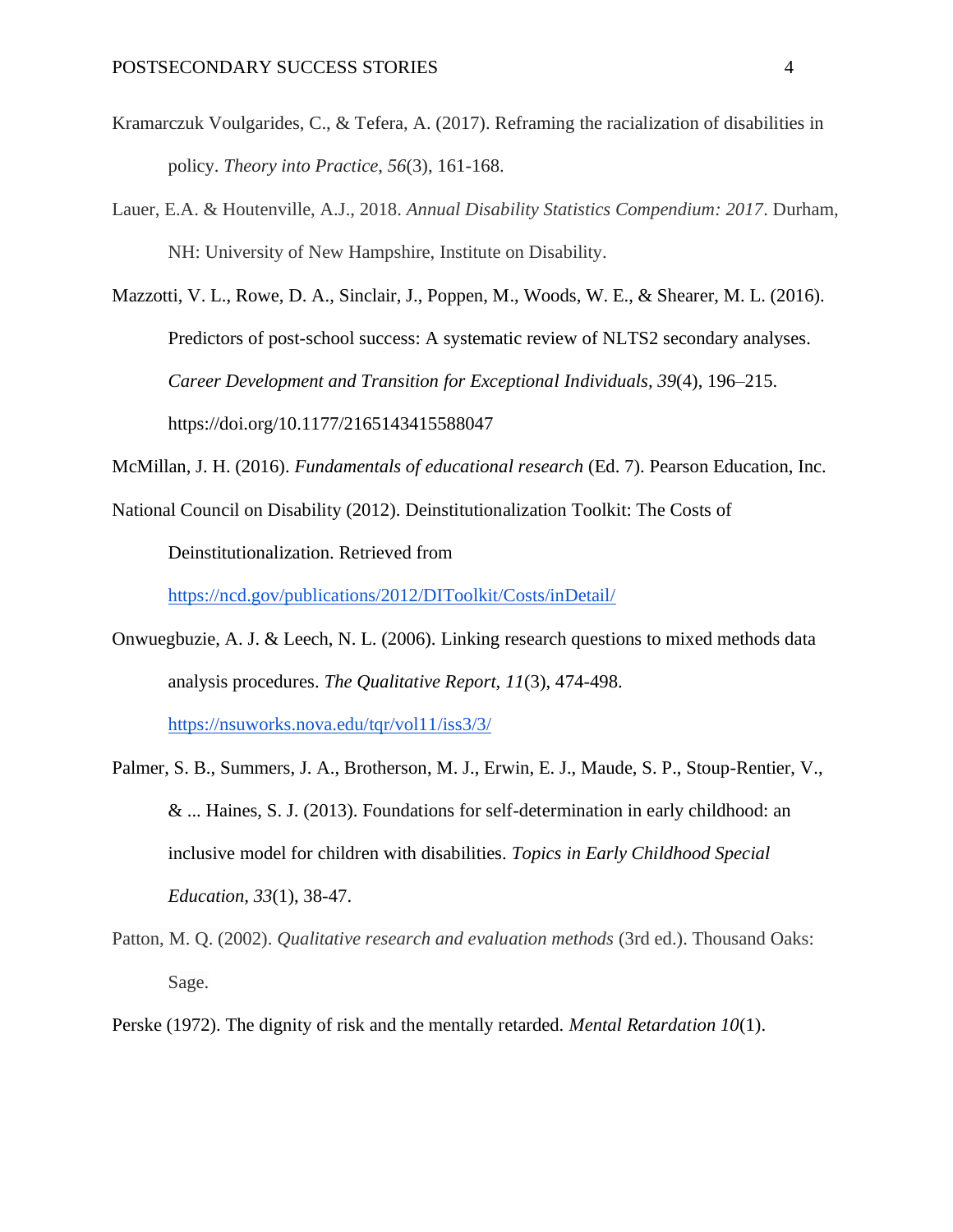- Richards, E. & Terkanian, D. (2013). "Occupational employment projections to 2022," *Monthly Labor Review, U.S. Bureau of Labor Statistics.* Retrieved from:
- Riesen, T., Morgan, R. L., & Griffin, C. (2015). Customized employment: A review of the literature. *Journal of Vocational Rehabilitation, 43*(3), 183–193.
- Schippers, A., Zuna, N., & Brown, I. (2015). A Proposed Framework for an Integrated Process of Improving Quality of Life. *Journal of Policy & Practice in Intellectual Disabilities*, *12*(3), 151–161.
- Seligman, M. E., & Csikszentmihalyi, M. (2014). Positive psychology: An introduction. In *Flow and the foundations of positive psychology* (pp. 279-298). Springer, Dordrecht.
- Shaw, S. F., & Dukes, L. L. (2013). Transition to postsecondary education: a call for evidencebased practice. *Career Development for Exceptional Individuals, 36*(1), 51-57.
- Shogren, K. A., Wehmeyer, M. L., Buchanan, C. L., & Lopez, S. J. (2006). The application of positive psychology and self-determination to research in intellectual disability: A content analysis of 30 years of literature. *Research and Practice for Persons with Severe Disabilities*, *31*(4), 338-345.
- Shogren, K. A., Wehmeyer, M. L., Palmer, S. B., Rifenbark, G. G., & Little, T. D. (2015). Relationships between self-determination and postschool outcomes for youth with disabilities. *The Journal of Special Education*, *48*(4), 256-267.
- Shogren, K. A., Wehmeyer, M. L., Lang, K., Niemiec, R. M., & Seo, H. (2017). The application of the VIA Classification of Strengths to youth with and without disabilities. *Inclusion*, *5*(3), 213-228.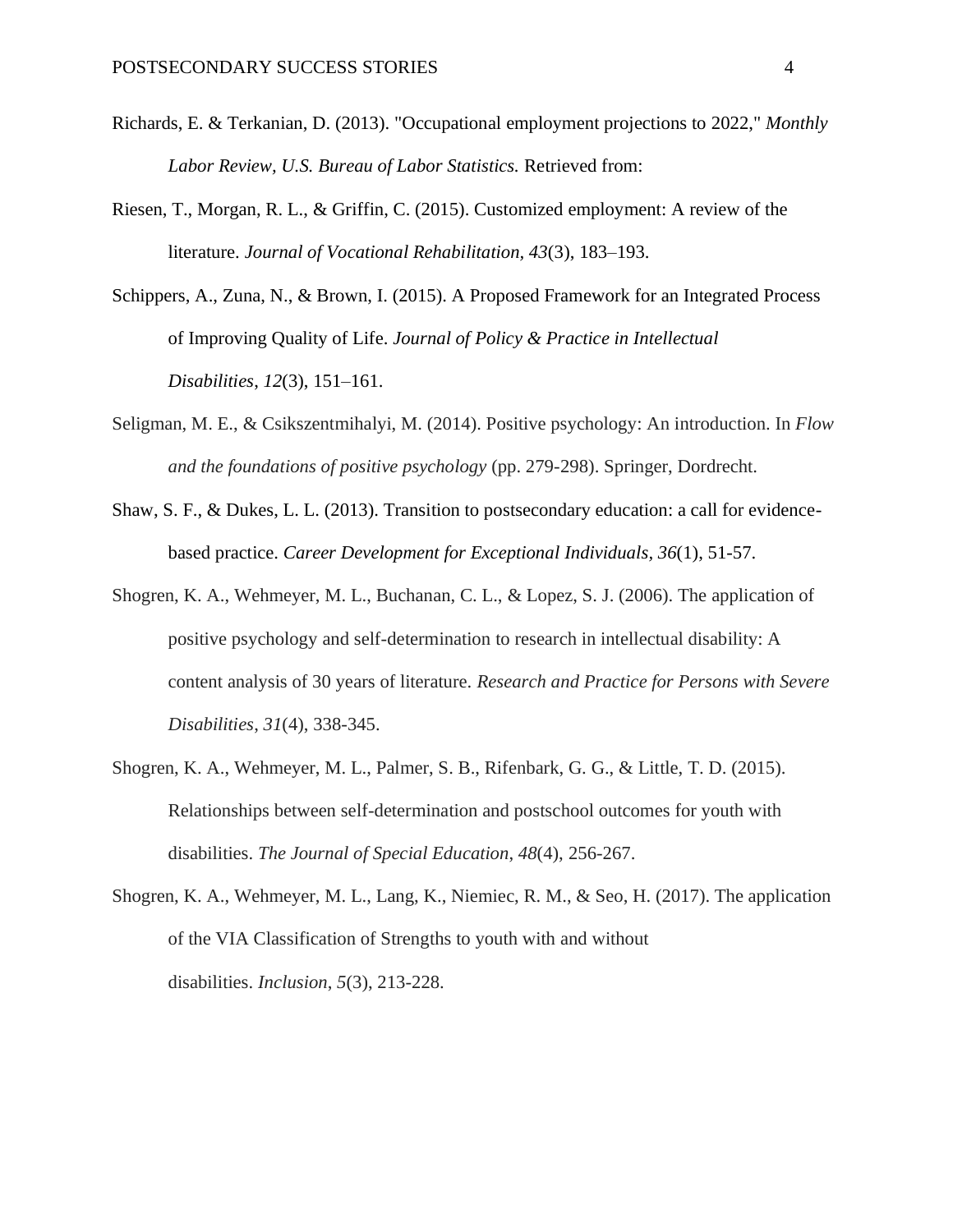- Test, D. W., Fowler, C. H., Brewer, D. M., & Wood, W. M. (2005a). A content and methodological review of self-advocacy intervention studies. *Exceptional Children, 72*, 101-125.
- Test, D. W., Fowler, C. H., Wood, W. M., Brewer, D. M., & Eddy, S. (2005b). A conceptual framework of self-advocacy for students with disabilities. *Remedial and Special Education, 26*, 43-54.
- Test, D. W., Mazzotti, V. L., Mustian, A. L., Fowler, C. H., Kortering, L., & Kohler, P. (2009). Evidence-based secondary transition predictors for improving postschool outcomes for students with disabilities. *Career Development for Exceptional Individuals*, *32*(3), 160- 181.
- Thoma, C. A., Lakin, K. C., Carlson, D., Domzal, C., Austin, K., & Boyd, K. (2011). Participation in postsecondary education for students with intellectual disabilities: A review of the literature 2001-2010. *Journal of Postsecondary Education and Disability*, *24*(3), 175-191.
- Timmons, J. C., Hall, A. C., Bose, J., Wolfe, A., & Winsor, J. (2011). Choosing employment: Factors that impact employment decisions for individuals with intellectual disability. *Intellectual and developmental disabilities*, *49*(4), 285-299.
- Union of the Physically Impaired Against Segregation. (1975). Fundamental Principles. Retrieved from [http://disability-studies.leeds.ac.uk/files/library/UPIAS-fundamental](about:blank)[principles.pdf](about:blank)
- Vilorio, D. (2016). Education matters. Career Outlook, U.S. Bureau of Labor Statistics. Retrieved from [https://www.bls.gov/careeroutlook/2016/data-on-display/education](about:blank)[matters.htm](about:blank)